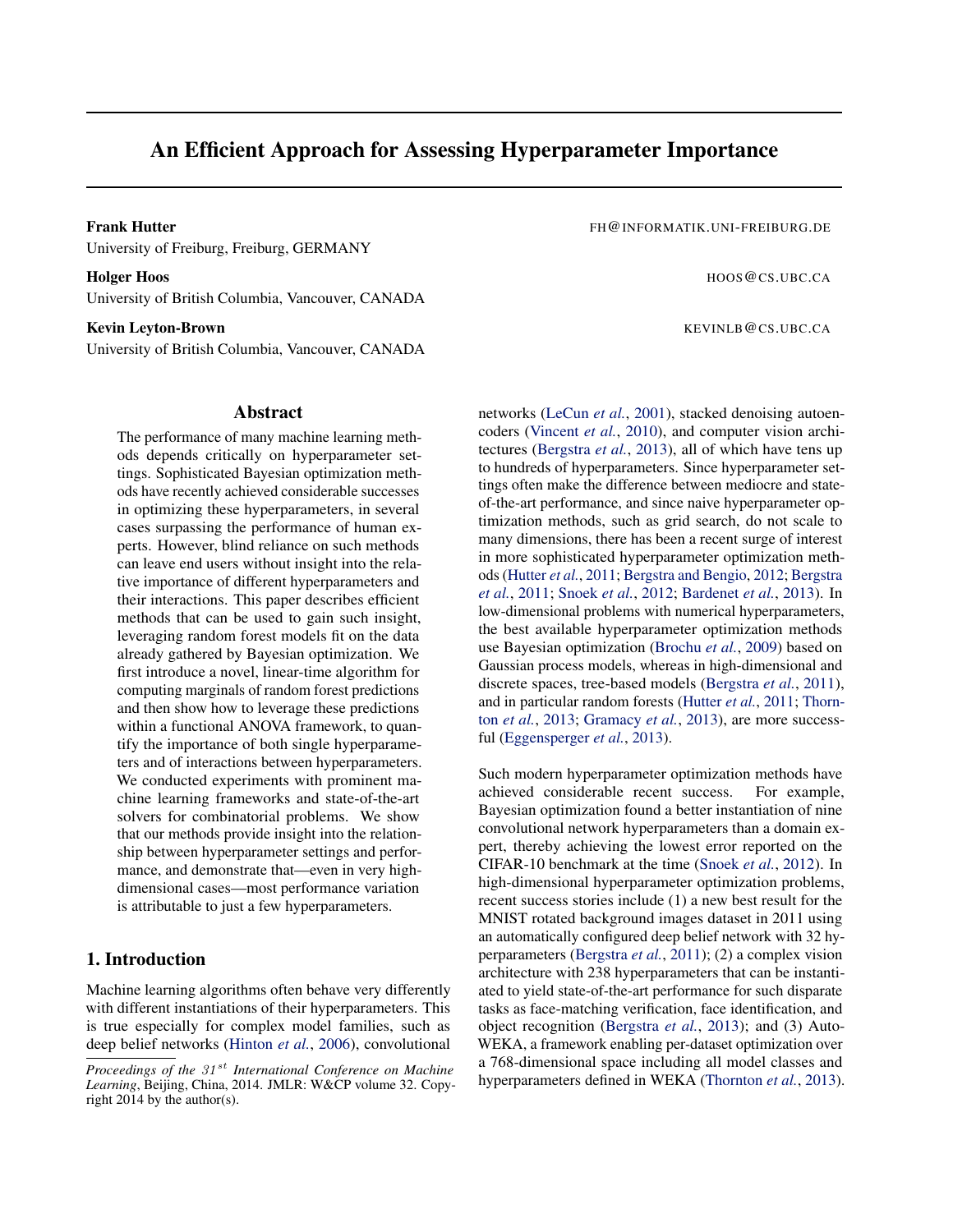<span id="page-1-0"></span>A similar development can be observed in the area of combinatorial optimization, where automated hyperparameter optimization approaches have recently led to substantial improvements of high-performance heuristic algorithms for a wide range of problems, including propositional satisfiability [\(Hutter](#page-8-0) *et al.*, [2007;](#page-8-0) [KhudaBukhsh](#page-8-0) *et al.*, [2009;](#page-8-0) [Tompkins](#page-9-0) *et al.*, [2011\)](#page-9-0), mixed integer programming [\(Hut](#page-8-0)ter *[et al.](#page-8-0)*, [2010\)](#page-8-0), AI planning [\(Vallati](#page-9-0) *et al.*, [2013\)](#page-9-0), answer set programming [\(Silverthorn](#page-9-0) *et al.*, [2012\)](#page-9-0) and the travel-ing salesman problem [\(Styles and Hoos,](#page-9-0)  $2013$ ).<sup>1</sup> While traditional hyperparameter optimization methods in that community are based on heuristic search [\(Adenso-Diaz and](#page-8-0) [Laguna,](#page-8-0) [2006;](#page-8-0) [Nannen and Eiben,](#page-9-0) [2007;](#page-9-0) [Hutter](#page-8-0) *et al.*, [2009;](#page-8-0) [Ansotegui](#page-8-0) *et al.*, [2009\)](#page-8-0) and racing algorithms [\(Maron and](#page-9-0) [Moore,](#page-9-0) [1994;](#page-9-0) [Birattari](#page-8-0) *et al.*, [2010\)](#page-8-0), recently, Bayesian optimization methods based on random forest models have been shown to compare favourably [\(Hutter](#page-8-0) *et al.*, [2011\)](#page-8-0).

The considerable success of Bayesian optimization for determining good hyperparameter settings in machine learning and combinatorial optimization has not yet been accompanied by much work on methods for providing scientists with answers to questions like the following: How important is each of the hyperparameters, and how do their values affect performance? Which hyperparameter interactions matter? How do the answers to these questions depend on the data set under consideration?

The answer to such questions is the key to scientific discoveries, and consequently, recent Bayesian optimization workshops at NIPS have identified these topics as a core area in need of increased attention. Recent work on Bayesian optimization has targeted the case where most hyperparameters are truly unimportant [\(Chen](#page-8-0) *et al.*, [2012;](#page-8-0) [Wang](#page-9-0) *et al.*, [2013\)](#page-9-0), and several applications have yielded evidence that some hyperparameters indeed tend to be much more important than others [\(Bergstra and Bengio,](#page-8-0) [2012;](#page-8-0) [Hutter](#page-8-0) *et [al.](#page-8-0)*, [2013b\)](#page-8-0). However, not much work has been done on quantifying the relative importance of the hyperparameters that *do* matter.

In this paper, we investigate the classic technique of functional analysis of variance (functional ANOVA) [\(Sobol,](#page-9-0) [1993;](#page-9-0) [Huang,](#page-8-0) [1998;](#page-8-0) [Jones](#page-8-0) *et al.*, [1998;](#page-8-0) [Hooker,](#page-8-0) [2007\)](#page-8-0) to decompose the variance V of a blackbox function  $f$ :  $\Theta_1 \times \cdots \times \Theta_n \to \mathbb{R}$  into additive components  $V_U$  associated with each subset of hyperparameters  $U \subseteq \{1, \ldots, n\}$ . In our case,  $f$  is our algorithm's performance with hyperparameter settings  $\theta$ . As is standard, we learn a predictive model  $\hat{f}$  of f and partition the variance of  $\hat{f}$ . In order to do this tractably, we must be able to efficiently compute marginalizations of  $\hat{f}$  over arbitrary input dimensions  $T \subseteq \{1, \ldots, n\}$ . This has been shown to be possible for

Gaussian process models  $\hat{f}$  with certain kernels (see, e.g., [Jones](#page-8-0) *et al.*, [1998\)](#page-8-0). However, here, we are most interested in random forest models, since these have been shown to achieve the best performance for model-based optimization in complex hyperparameter spaces, particularly in cases involving categorical and conditional hyperparameters [\(Thorn](#page-9-0)ton *[et al.](#page-9-0)*, [2013;](#page-9-0) [Eggensperger](#page-8-0) *et al.*, [2013\)](#page-8-0). To date, efficient marginalizations had not been available for random forest models, forcing researchers to revert to sampling-based techniques to compute approximate functional ANOVA decompositions [\(Gramacy](#page-8-0) *et al.*, [2013\)](#page-8-0). Here, we provide the first efficient and exact method for deriving functional ANOVA sensitivity indices for random forests.

When applying this new method to quantify the importance of the hyperparameters of machine learning algorithms and combinatorial optimization procedures, following [Hutter](#page-8-0) *[et al.](#page-8-0)* [\(2011\)](#page-8-0), we consider a setting slightly more general than blackbox function optimization: given an algorithm A with configuration space  $\Theta$ , a set of training scenarios  $\pi_1, \ldots, \pi_k$ , and a performance metric  $m(\theta, \pi)$  capturing A's performance with hyperparameter configurations  $\theta \in \Theta$ on scenario  $\pi$ , find a configuration  $\theta \in \Theta$  that minimizes m over  $\pi_1, \ldots, \pi_k$ , *i.e.*, that minimizes the function

$$
f(\boldsymbol{\theta}) := \sum_{i=1}^k m(\boldsymbol{\theta}, \pi_i).
$$

In the case of hyperparameter optimization of machine learning algorithms, the  $\pi_i$  are typically cross-validation folds, and for combinatorial problem solving procedures, they are problem instances deemed representative for the kind of instances we aim to optimize performance for.

In the following, we first introduce our new, linear-time algorithm for computing the marginals of random forest predictions (Section 2). We then show how this algorithm can be leveraged to tractably identify main and (low-order) interaction effects within the functional ANOVA framework (Section 3). Finally, we demonstrate the power of this approach through an extensive experimental evaluation, using highly parametric machine learning frameworks and combinatorial solvers for NP-hard problems (Section 4).

# 2. Efficient Marginal Performance Predictions

Algorithm designers wanting to manually assess hyperparameter importance often investigate the local neighbourhood of a given hyperparameter configuration: vary one hyperparameter at a time and measure how performance changes. Note that the only information obtained with this analysis is how different hyperparameter values perform *in the context of a single instantiation* of the other hyperparameters. Optimally, algorithm designers would like to know how their hyperparameters affect performance in general, not just in the context of a single fixed instantiation of the

<sup>&</sup>lt;sup>1</sup>While that community uses the term 'parameters' for design choices that need to be instantiated before running an algorithm, here we stick with machine learning nomenclature and use the term 'hyperparameters' for these choices throughout.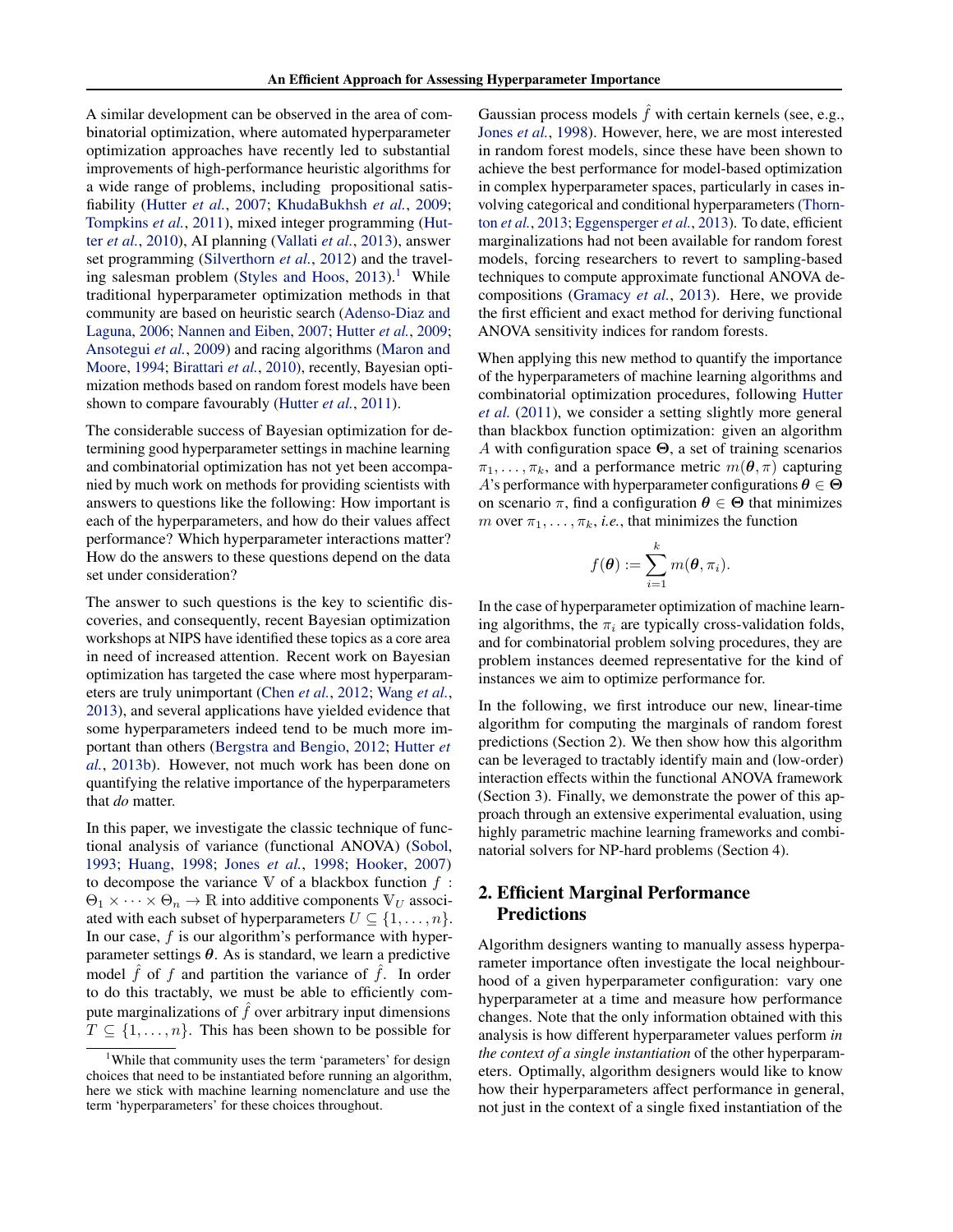<span id="page-2-0"></span>remaining hyperparameters, but across all their instantiations. Unfortunately, performing algorithm runs for all these instantiations is infeasible in all but the easiest cases, since there are  $D<sup>k</sup>$  such instantiations of k discrete hyperparameters with domain size  $D$ . (Continuous hyperparameters are even worse, having infinitely many instantiations.) As it turns out, an approximate analysis based on predictive models can be used to solve this problem and quantify the performance of a hyperparameter instantiation in the context of *all instantiations of the other hyperparameters*. In this section, we will show that this *marginal performance* of a partial hyperparameter instantiation can be predicted by computing the required exponential (or infinite) sum of predictions in linear time. We first cover some notation and define the problem formally. Then, we introduce an algorithm to predict this marginal performance using random forests and prove its correctness and linear time complexity.

#### 2.1. Problem Definition

We begin with some basic definitions. Let  $A$  be an algorithm having *n* hyperparameters with domains  $\Theta_1, \ldots, \Theta_n$ . We use integers to denote the hyperparameters, and  $N$  to refer to the set  $\{1, \ldots, n\}$  of all hyperparameters of A.

Definition 1 (Configuration space Θ). A*'s* configuration space *is*  $\Theta = \Theta_1 \times \cdots \times \Theta_n$ .

Definition 2 (Hyperparameter Instantiation). *A* complete instantiation *of an algorithm's* n *hyperparameters is a vector*  $\boldsymbol{\theta} = \langle \theta_1, \dots, \theta_n \rangle$  *with*  $\theta_i \in \Theta_i$ *. We also refer to complete hyperparameter instantiations as* hyperparameter configurations*. A* partial instantiation *of a subset*  $U = \{u_1, \ldots, u_m\} \subseteq N$  of A's hyperparameters is a vec- $\iota$ *tor*  $\boldsymbol{\theta}_{U} = \langle \theta_{u_1}, \dots, \theta_{u_m} \rangle$  with  $\theta_{u_i} \in \Theta_{u_i}$ .

The extension set of a partial hyperparameter instantiation is the set of hyperparameter configurations that are consistent with it.

**Definition 3** (Extension Set). Let  $\theta_U = \langle \theta_{u_1}, \dots, \theta_{u_m} \rangle$ *be a partial instantiation of the hyperparameters*  $U =$  $\{u_1, \ldots, u_m\} \subseteq N$ . The extension set  $X(\theta_U)$  of  $\theta_U$  is *then the set of hyperparameter configurations*  $\theta_{N|U}$  =  $\langle \theta'_1, \ldots, \theta'_n \rangle$  such that  $\forall j$   $(j = u_k \Rightarrow \theta'_j = \theta_{u_k})$ .

To handle sets of hyperparameter configurations with a mix of continuous and categorical hyperparameters, we define the range size of a set.

Definition 4 (Range size). *The* range size ||S|| *of an empty set* S *is defined as 1; for other finite* S*, the range size equals the cardinality:* ||S|| = |S|*. For closed intervals*  $S = [l, u] \subset \mathbb{R}$  with  $l < u$ ,  $||S|| = u - l$ . For cross*products*  $S = S_1 \times \cdots \times S_k$ ,  $||S|| = \prod_{i=1}^k ||S_i||$ .

The probability density of a uniform distribution over  $X(\theta_U)$  is then simply  $1/||X(\theta_U)|| = 1/||\Theta_T||$ , where  $T = \{t_1, \ldots, t_k\} = N \setminus U$  and  $\mathbf{\Theta}_T = \Theta_{t_1} \times \cdots \times \Theta_{t_k}$ . Now, we can define the marginal (predicted) performance of a partial instantiation  $\theta_U$  as the expected (predicted) performance of A across  $X(\theta_U)$ .

Definition 5 (Marginal performance). *Let* A*'s (true) performance be*  $y : \Theta \mapsto \mathbb{R}$ ,  $U \subseteq N$ , and  $T = N \setminus U$ . A's marginal performance  $a_U(\theta_U)$  *is then defined as* 

$$
a_U(\boldsymbol{\theta}_U) = \mathbb{E}[y(\boldsymbol{\theta}_{N|U}) | \boldsymbol{\theta}_{N|U} \in X(\boldsymbol{\theta}_U)]
$$
  
= 
$$
\frac{1}{\|\boldsymbol{\Theta}_T\|} \int y(\boldsymbol{\theta}_{N|U}) d\boldsymbol{\theta}_T.
$$

*Similarly, A's marginal* predicted *performance*  $\hat{a}_{U}(\theta_{U})$  *un* $der a model \hat{y}: \Theta \rightarrow \mathbb{R}$  *is* 

$$
\hat{a}_U(\boldsymbol{\theta}_U) = \frac{1}{\|\boldsymbol{\Theta}_T\|} \int \hat{y}(\boldsymbol{\theta}_{N|U}) d\boldsymbol{\theta}_T.
$$
 (1)

Note that if the predictive model  $\hat{y}$  has low error on average across the configuration space, the difference between predicted and true marginal performance will also be low.

## 2.2. Efficient Computation of Marginal Predictions in Random Forests

In this section, we show that when using random forest predictors  $\hat{y}$ , the marginal predicted performance  $\hat{a}_U(\theta_U)$ defined in Eq. 1 can be computed exactly in linear time. The fact that this can be done for random forests is important for our application setting, since random forests yield the best performance predictions for a broad range of highly parameterized algorithms [\(Hutter](#page-8-0) *et al.*, [2014\)](#page-8-0).

Random forests [\(Breiman,](#page-8-0) [2001\)](#page-8-0) are ensembles of regression trees. Each regression tree partitions the input space through sequences of branching decisions that lead to each of its leaves. We denote this partitioning as  $P$ . Each equivalence class  $P_i \in \mathcal{P}$  is associated with a leaf of the regression tree and with a constant  $c_i$ . Let  $\Theta_j^{(i)} \subset \Theta_j$  denote the subset of domain values of hyperparameter  $j$  that is consistent with the branching decisions leading to the leaf associated with  $P_i$ . Then, for trees with axis-aligned splits,  $P_i$  is simply the Cartesian product

$$
P_i = \Theta_1^{(i)} \times \dots \times \Theta_n^{(i)}.
$$
 (2)

The predictor  $\hat{y}$  :  $\Theta \rightarrow \mathbb{R}$  encoded by the regression tree is

$$
\hat{y}(\boldsymbol{\theta}) = \sum_{P_i \in \mathcal{P}} \mathbb{I}(\boldsymbol{\theta} \in P_i) \cdot c_i,
$$
\n(3)

where  $\mathbb{I}(x)$  is the indicator function. Random forests simply predict the average of their individual regression trees.

Our approach for computing marginal predictions  $\hat{a}_U(\theta_U)$ of a random forest works in two phases: a preprocessing phase that has to be carried out only once and a prediction phase that has to be carried out once per requested marginal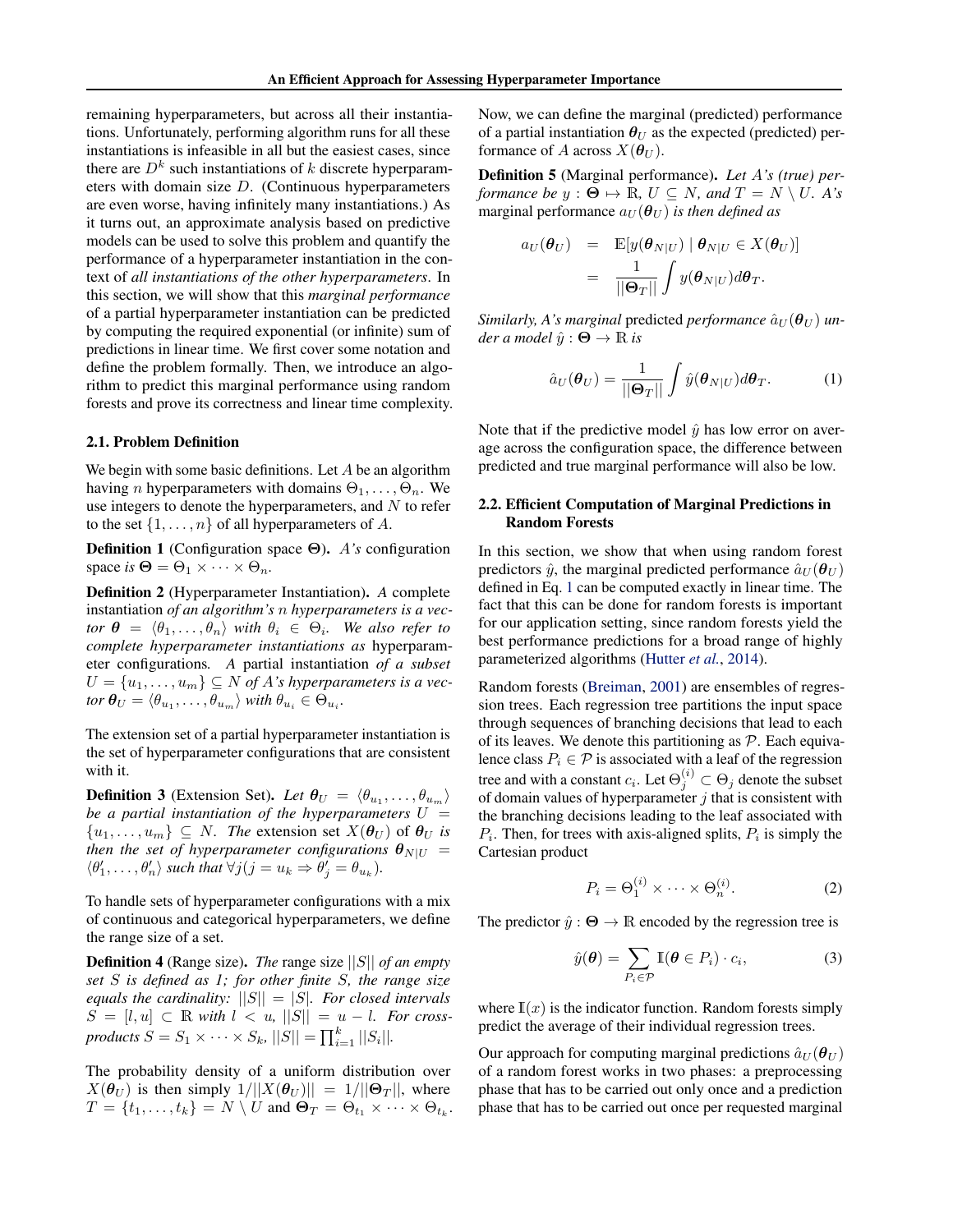<span id="page-3-0"></span>Algorithm 1: ComputePartitioning( $\Theta, \mathcal{T}, i, \Theta^{(i)})$ 

**Input** :  $\Theta = \Theta_1 \times \cdots \times \Theta_n$ , a configuration space;  $\mathcal{T}$ , a regression tree partitioning  $\Theta$ ; *i*, a node;  $\Theta^{(i)} = \Theta_1^{(i)} \times \cdots \times \Theta_n^{(i)},$  *i*'s partition of  $\Theta$ **Output**: Partitioning  $P = \{P_1, ..., P_k\}$  of  $\Theta^{(i)}$ 1 if *node i* is a leaf **then return**  $\{\Theta^{(i)}\}$ <sup>2</sup> else  $3$  Let v be the hyperparameter that node i splits on 4 | Follow the splitting rule defined by node  $i$  to partition  $\Theta_v^{(i)}$  into newly created sets  $\Theta_v^{(l)}$  and  $\Theta_v^{(r)}$  for its left and right child  $l$  and  $r$ , respectively 5  $P_l \leftarrow$  ComputePartitioning( $\Theta$ ,  $\mathcal{T}$ , l,  $\Theta_1^{(i)}\times\cdots\Theta_{v-1}^{(i)}\times\Theta_v^{(l)}\times\Theta_{v-1}^{(i)}\times\cdots\times\Theta_n^{(i)})$ 6  $\bigcap$   $\mathcal{P}_r \leftarrow$  ComputePartitioning( $\Theta$ ,  $\mathcal{T}, r$ ,  $\Theta_1^{(i)} \times \cdots \Theta_{v-1}^{(i)} \times \Theta_v^{(r)} \times \Theta_{v-1}^{(i)} \times \cdots \times \Theta_n^{(i)}$ return  $\mathcal{P}_l \cup \mathcal{P}_r$ 

prediction. Both phases require only linear time given a random forest model as input (constructing the random forest is a separate problem, but is also cheap: for  $T$  data points of dimensionality n, it is  $O(n \cdot T^2 \log T)$  in the worst case and  $O(n \cdot T \log^2 T)$  in the more realistic best case of balanced trees [\(Hutter](#page-8-0) *et al.*, [2014\)](#page-8-0)).

The key idea behind our algorithm is to exploit the fact that each of the regression trees in a given forest defines a partitioning  $P$  of the configuration space  $\Theta$ , with piecewise constant predictions  $c_i$  in each  $P_i \in \mathcal{P}$ , and that the problem of computing sums over an arbitrary number of configurations thus reduces to the problem of identifying the ratio of configurations that fall into each partition.

We first show that, given a partitioning  $P$ , we can compute marginal predictions as a linear sum over entries in the leaves.

Theorem 6. *Given the partitioning* P *of a regression tree* T that defines a predictor  $\hat{y}: \Theta \mapsto \mathbb{R}$ , and a partial *instantiation*  $\theta_U$  *of*  $\Theta$ *'s hyperparameters*  $N$ *,*  $\mathcal{T}$ *'s marginal prediction*  $\hat{a}_U(\theta_U)$  *can be computed as* 

$$
\hat{a}_U(\boldsymbol{\theta}_U) = \sum_{P_i \in \mathcal{P}} \frac{\|\mathbf{\Theta}_{N \setminus U}^{(i)}\|}{\|\mathbf{\Theta}_{N \setminus U}\|} \mathbb{I}(\boldsymbol{\theta}_U \in \mathbf{\Theta}_U^{(i)}) \cdot c_i.
$$

All proofs are provided in Appendix [A.](#page-9-0) Using Theorem 6, we can compute arbitrary marginals by a simple iteration over the partitions by counting the ratio of hyperparameter configurations falling into each partition. However, regression trees do not normally provide explicit access to these partitions; they are defined implicitly through the tree structure. Since we need to represent the partitioning explicitly, one may worry about space complexity. Indeed, if we stored the values  $\Theta_j^{(i)}$  for each leaf i and categorical hyperparameter  $i$  (as well as lower and upper bounds for continuous hyperparameters), for a random forest with  $B$  trees of  $L$ leaves each, and n categorical hyperparameters with domain

size at most  $D$ , we would end up with space complexity of  $\Theta(B \cdot L \cdot n \cdot D)$ . In the largest of the practical scenarios we consider later in this work (random forests with  $B = 10$ trees of up to  $L = 100000$  leaves, configuration spaces with up to  $n = 768$  hyperparameters and domain sizes up to  $D = 20$ ) this would have been infeasible. Instead, we show that Algorithm 1 can compute the partitioning using a pointer-based data structure, reducing the space complexity to  $O(B \cdot L \cdot (D + n))$ . (Alternatively, when space is *not* a concern, the partitioning can be represented using a bit mask, replacing  $O(log(D))$  member queries with  $O(1)$ operations and thus reducing the complexity of marginal predictions for single trees from  $O(L \cdot n \log D)$  to  $O(L \cdot n)$ .

Theorem 7. *Given a regression tree* T *with* L *leaves and a configuration space* Θ *with n hyperparameters and categorical domain size at most* D*, Algorithm 1 computes* T *'s partitioning of*  $\Theta$  *in time and space*  $O(L \cdot D + L \cdot n)$ *.* 

To compute marginal predictions of random forests, we average over the marginal predictions of their individual trees. We use the variance across these individual tree predictions to express our model uncertainty.

Corollary 8. *Given a random forest with* B *trees of up to* L leaves that defines a predictor  $\hat{y}: \Theta \to \mathbb{R}$  for a config*uration space* Θ *with* n *hyperparameters and categorical domain size at most* D*, the time and space complexity of computing a single marginal of*  $\hat{y}$  *is*  $O(B \cdot L \cdot \max\{D + \hat{y}\})$ n, n log D})*. Each additional marginal can be computed in additional space*  $O(1)$  *and time*  $O(B \cdot L \cdot n \log D)$ *.* 

# 3. Efficient Decomposition of Variance

In this section, we review functional analysis of variance and demonstrate how we can use our efficient marginal predictions with this technique to quantify the importance of an algorithm's individual hyperparameters and of loworder interactions between hyperparameters.

#### 3.1. Functional Analysis of Variance (ANOVA)

Functional analysis of variance (functional ANOVA) is a prominent data analysis method from the statistics literature [\(Sobol,](#page-9-0) [1993;](#page-9-0) [Huang,](#page-8-0) [1998;](#page-8-0) [Jones](#page-8-0) *et al.*, [1998;](#page-8-0) [Hooker,](#page-8-0) [2007\)](#page-8-0). While this method has not received much attention in the machine learning community so far, we believe that it offers great value. In a nutshell, ANOVA partitions the observed variation of a response value (here: algorithm performance) into components due to each of its inputs (here: hyperparameters). *Functional* ANOVA decomposes a function  $\hat{y}$  :  $\Theta_1 \times \cdots \times \Theta_n \to \mathbb{R}$  into additive components that only depend on subsets of its inputs N:

$$
\hat{y}(\boldsymbol{\theta}) = \sum_{U \subseteq N} \hat{f}_U(\boldsymbol{\theta}_U).
$$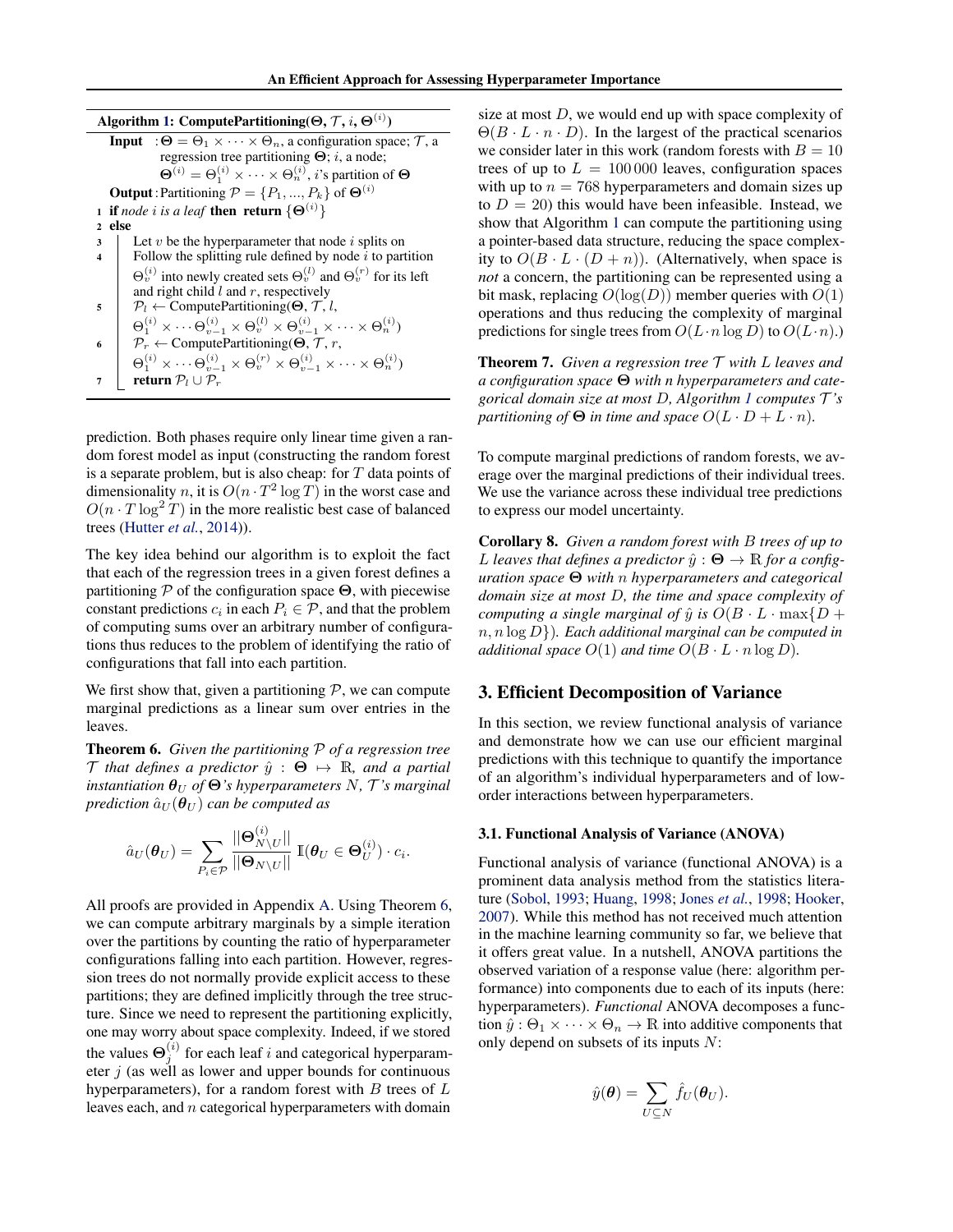<span id="page-4-0"></span>Algorithm 2: QuantifyImportance( $\Theta$ ,  $\mathcal{T}$ ,  $K$ )

|    | <b>Input</b> : $\Theta$ , a configuration space with hyperparameters N;                                                                                                                 |
|----|-----------------------------------------------------------------------------------------------------------------------------------------------------------------------------------------|
|    | $\mathcal T$ , a regression tree; K, the maximal order of                                                                                                                               |
|    | interaction effects to be computed                                                                                                                                                      |
|    | <b>Output</b> : $\{F_U   U \subseteq N,  U  \leq K\}$ , the fractions of                                                                                                                |
|    | variance contributed by all hyperparameter subsets                                                                                                                                      |
|    | up to size $K$                                                                                                                                                                          |
|    | $1 \mathcal{P} \leftarrow$ Compute Partitioning( $\Theta$ , $\mathcal{T}$ , $1$ , $\Theta$ ) // 1 is $\mathcal{T}'$ 's root                                                             |
|    | 2 $\hat{f}_{\emptyset} \leftarrow \sum_{P_i \in \mathcal{P}} \left( \prod_{j \in N}   \Theta_j^{(i)}  /  \Theta_j   \right) \cdot c_i.$                                                 |
|    | 3 $\mathbb{V} \leftarrow \sum_{P_i \in \mathcal{P}} \left( \prod_{j \in N}   \Theta_j^{(i)}  /  \Theta_j   \right) \cdot (c_i - \hat{f}_\emptyset)^2.$                                  |
|    | 4 for $k = 1, \ldots, K$ do                                                                                                                                                             |
| 5  | for all $U \in \{U' \subset N,  U'  = k\}$ do                                                                                                                                           |
| 6  | $V_U \leftarrow 0$                                                                                                                                                                      |
| 7  | for all $\theta_U \in \Theta_U$ do                                                                                                                                                      |
| 8  | $\hat{a}_U(\pmb{\theta}_U) \leftarrow \sum_{P_i \in \mathcal{P}} \frac{  \mathbf{\Theta}_{N\backslash U}^{(i)}  }{  \mathbf{\Theta}_{N\backslash H}  } ~\mathbb{I}(\pmb{\theta}_U \in$  |
|    | $\mathbf{\Theta}_{II}^{(i)}$ ) · $c_i$                                                                                                                                                  |
| 9  | $\hat{f}_U(\theta_U) \leftarrow \hat{a}_U(\theta_U) - \sum_{W \subsetneq U} \hat{f}_W(\theta_W)$<br>$\mathbb{V}_U \leftarrow \mathbb{V}_U + 1/  \Theta_U   \cdot \hat{f}_U(\theta_U)^2$ |
| 10 |                                                                                                                                                                                         |
| 11 | $\mathbb{F}_U \leftarrow \mathbb{V}_U / \mathbb{V}$                                                                                                                                     |
|    | 12 return $\{F_U   U \subseteq N,  U  \leq K\}$                                                                                                                                         |

The components  $\hat{f}_U(\theta_U)$  are defined as follows:

$$
\hat{f}_U(\boldsymbol{\theta}_U) = \begin{cases}\n\frac{1}{||\boldsymbol{\Theta}||} \int \hat{y}(\boldsymbol{\theta}) d\boldsymbol{\theta} & \text{if } U = \emptyset. \\
\hat{a}_U(\boldsymbol{\theta}_U) - \sum_{W \subsetneq U} \hat{f}_W(\boldsymbol{\theta}_W) & \text{otherwise.} \n\end{cases}
$$
(4)

The constant  $\hat{f}_{\emptyset}$  is the function's mean across its domain. The unary functions  $f_{\{j\}}(\theta_{\{j\}})$  are called *main effects* and capture the effect of varying hyperparameter  $j$ , averaging across all instantiations of all other hyperparameters. The functions  $f_U(\theta_U)$  for  $|U| > 1$  capture exactly the interaction effects between all variables in  $U$  (excluding all lowerorder main and interaction effects of  $W \subset U$ ).

By definition, the variance of  $\hat{y}$  across its domain  $\Theta$  is

$$
\mathbb{V} = \frac{1}{\|\boldsymbol{\Theta}\|} \int (\hat{y}(\boldsymbol{\theta}) - \hat{f}_{\boldsymbol{\theta}})^2 d\boldsymbol{\theta}, \tag{5}
$$

and functional ANOVA decomposes this variance into contributions by all subsets of variables (see, e.g., [Hooker,](#page-8-0) [2007,](#page-8-0) for a derivation):

$$
\mathbb{V} = \sum_{U \subset N} \mathbb{V}_U, \text{ where } \mathbb{V}_U = \frac{1}{\|\mathbf{\Theta}_U\|} \int \hat{f}_U(\boldsymbol{\theta}_U)^2 d\boldsymbol{\theta}_U. \tag{6}
$$

The importance of each main and interaction effect  $f_U$  can thus be quantified by the fraction of variance it explains:  $\mathbb{F}_U = \mathbb{V}_U / \mathbb{V}.$ 

#### 3.2. Variance Decomposition in Random Forests

In Algorithm 2, we use our efficient marginal predictions from Section [2.2](#page-2-0) to quantify the importance of main and interaction effects of random forest predictors in the functional ANOVA framework of Eq. 6.

Theorem 9. *Given a configuration space* Θ *consisting of* n *categorical hyperparameters*<sup>2</sup> *of maximal domain size* D *and a regression tree* T *with* L *leaves that defines a predictor*  $\hat{y}: \Theta \to \mathbb{R}$ , *Algorithm* 2 *exactly computes the fractions of variance explained by all subsets* U *of* Θ*'s hyperparameters* N *of arity up to* K*, with space complexity*  $O(L \cdot D + L \cdot n)$  *and time complexity*  $O\left(L \cdot D + \sum_{k=1}^K {n \choose k} \cdot D^k(L \cdot n \log d + 2^k)\right)$ .

To compute hyperparameter importance in random forests, we simply apply Algorithm 2 for each tree and compute means and standard deviations across the trees.

## 3.3. Practical Use for Identifying Hyperparameter Importance Given Logged Performance Data

Note that Theorem 9 assumes regression tree predictors  $\hat{y}: \Theta \to \mathbb{R}$  that predict the performance of hyperparameter configurations and do not mention training scenarios (such as cross-validation folds in machine learning, or problem instances when optimizing combinatorial solvers). However, the performance data logged in modern Bayesian optimization methods consists of algorithm runs on single training scenarios: "algorithm run  $t$  used configuration  $\theta_t$  on fold/instance  $\pi_t$  and achieved performance  $y_t$ ". We thus construct random forest predictors  $\hat{y}' : \Theta \times \Pi \to \mathbb{R}$ and use them to predict, for every unique  $\theta$  in our training data, the average performance  $\hat{m}_{\boldsymbol{\theta}} = 1/m \sum_{i=1}^{k} m(\boldsymbol{\theta}, \pi_i)$ across training scenarios  $\pi_1, \ldots, \pi_k$ . Then, we learn random forests  $\hat{y}: \Theta \to \mathbb{R}$  using tuples  $(\theta, \hat{m}_{\theta})$  as training data. Our variance decomposition then applies directly to the trees in these forests.

While some algorithm designers are interested in the global effect of a hyperparameter (subset) in the context of all other possible hyperparameter settings, others care more about effects in "good" regions of the configuration space, where "good" may have different meanings, such as "at least as good as the (manually chosen) default" or "in the top X% of configurations". We can easily support such alternative measures of importance by capping the performance values of each training configuration at a given maximum  $y_{max}$  and learning our random forest on tuples  $(\theta, \min(m_\theta, y_{max}))$ instead of  $(\theta, m_{\theta})$ . The consequence is that no configuration is predicted to be worse than  $y_{max}$ , and thus all remaining performance variation characterizes regions of the space with performance better than  $y_{max}$ .

<sup>&</sup>lt;sup>2</sup>For continuous hyperparameters j with  $\Theta_j = [l_j, u_j]$ , we have to sum over all intervals of  $[l_j, u_j]$  defined by the split points in  $\bigcup_{P_i \in \mathcal{P}} \{\min \Theta_j^{(i)}, \max \Theta_j^{(i)}\}.$  The number of such intervals can in principle grow as large as the number of leaves, leading to worst-case time complexity  $O\left(L \cdot D + \sum_{k=1}^K {n \choose k} \cdot L^k(L \cdot n \log d + 2^k)\right)$ .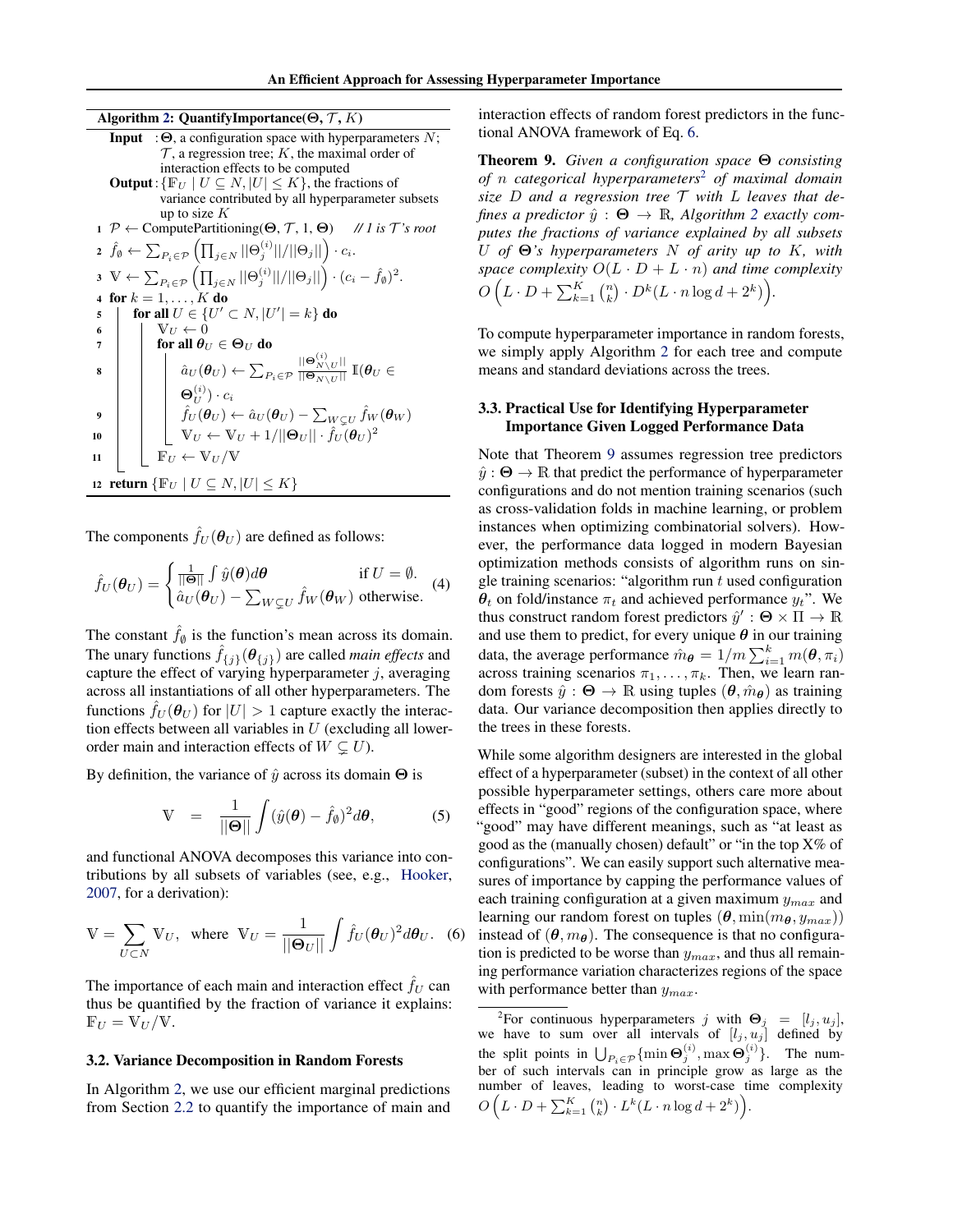<span id="page-5-0"></span>

Figure 1. Main effects for Online LDA's perplexity, one plot per hyperparameter (identified by the column header). Each plot shows marginal perplexity achieved when varying the hyperparameter's value across the x-axis. The dashed black line and grey-shaded area indicate predicted marginals (mean  $\pm$  one standard deviation). The blue circles denote true marginals.

# 4. Empirical Evaluation

We demonstrate our techniques by assessing the importance of hyperparameters of various machine learning algorithms and solvers for NP-hard problems. Additional details and results for all experiments are provided in Appendix [B.](#page-10-0)

#### 4.1. Evaluation on Ground-Truth Data

Our first experiment utilizes data gathered with an online variational Bayes algorithm for Latent Dirichlet Allocation (Online LDA) [\(Hoffman](#page-8-0) *et al.*, [2010\)](#page-8-0) and made available as part of a previous study in Bayesian optimization for the hyperparameters of this algorithm [\(Snoek](#page-9-0) *et al.*, [2012\)](#page-9-0). Complete ground truth data is available for a grid of three hyperparameters ( $\kappa$ ,  $\tau_0$ , and S), discretized to 6, 6, and 8 values, respectively;  $\kappa$  controls how quickly information is forgotten,  $\tau_0 > 0$  downweights early iterations, and S concerns the size of mini-batches. For each of the  $6\times8\times6=$ 288 grid points, we know the algorithm's performance score (perplexity) and its training time.

Let us assume we only have available a subset of 100 data points randomly sampled out of the 288. We can then fit a model (here, a random forest) and marginalize out the effects of all hyperparameters but one in the model. Using our efficient marginalization techniques from Section [2,](#page-1-0) this approach also scales to high dimensions. Figure 1 shows the marginal perplexity that is achieved by setting each hyperparameter to a certain value (and averaging over all instantiations of the others). Clearly, the batch size hyperparameter  $S$  is marginally most important, with large batch sizes consistently yielding lower perplexity. Indeed, functional ANOVA reveals that the batch size hyperparameter by itself is responsible for 65% of the variability of perplexity across the entire space. Another 18% are due to an interaction effect between  $S$  and  $\kappa$ , which is visualized in Figure 2. From this figure, we note that the  $\kappa$  hyperparameter is much more important for small batch sizes than for large ones—an interaction effect that cannot be captured by single marginals. Figures 1 and 2 also compare true marginals (computed from the complete grid data) *vs* our predictions, verifying that the two are closely aligned.





(a) True interaction effect (on the measured grid)

(b) Predicted interaction effect (on a finer grid)

Figure 2. Interaction effect for Online LDA's hyperparameters  $\kappa$ and S for predicting perplexity.



Figure 3. Main effects for Online LDA's runtime.

Since we also have data on the algorithm's runtime with different hyperparameter settings, we can carry out exactly the same analysis to assess how runtime depends on hyperparameter settings. As the results in Figure 3 show, hyperparameter  $\kappa$  most influences runtime (causing 54% of the runtime variation), followed by the batch size hyperparameter (causing 21% of the runtime variation). The batch size hyperparameter shows an interesting pattern, with high runtimes for very low or very high values and a sweet spot for intermediate values. Combining this finding with the results from Figure 1 shows that batch sizes around 1 000 yield a good compromise of speed and accuracy.

Overall, in this experiment on ground truth data we observed that our predicted marginals and functional ANOVA analyses are accurate and can give interesting insights even for low-dimensional hyperparameter spaces.

#### 4.2. Evaluation on WEKA's Hyperparameter Space

We now demonstrate how to use our framework for an exploratory analysis in a very high-dimensional hyperparameter space, that of the machine learning framework WEKA (Hall *[et al.](#page-8-0)*, [2009\)](#page-8-0). We use the hyperparameter space defined by the recent Auto-WEKA framework [\(Thornton](#page-9-0) *[et al.](#page-9-0)*, [2013\)](#page-9-0), which includes not only numerical hyperparameters of each of the models implemented in WEKA, but also discrete choices about which model to use, metaclassifiers, ensemble classifiers, and a multitude of feature selection mechanisms. With 768 hyperparameters, Auto-WEKA constitutes the largest configuration space of which we are aware, and it is precisely for this reason that we chose to study it: at this dimensionality, it is virtually impossible to manually keep track of each individual hyperparameter.

Auto-WEKA uses tree-based Bayesian optimization meth-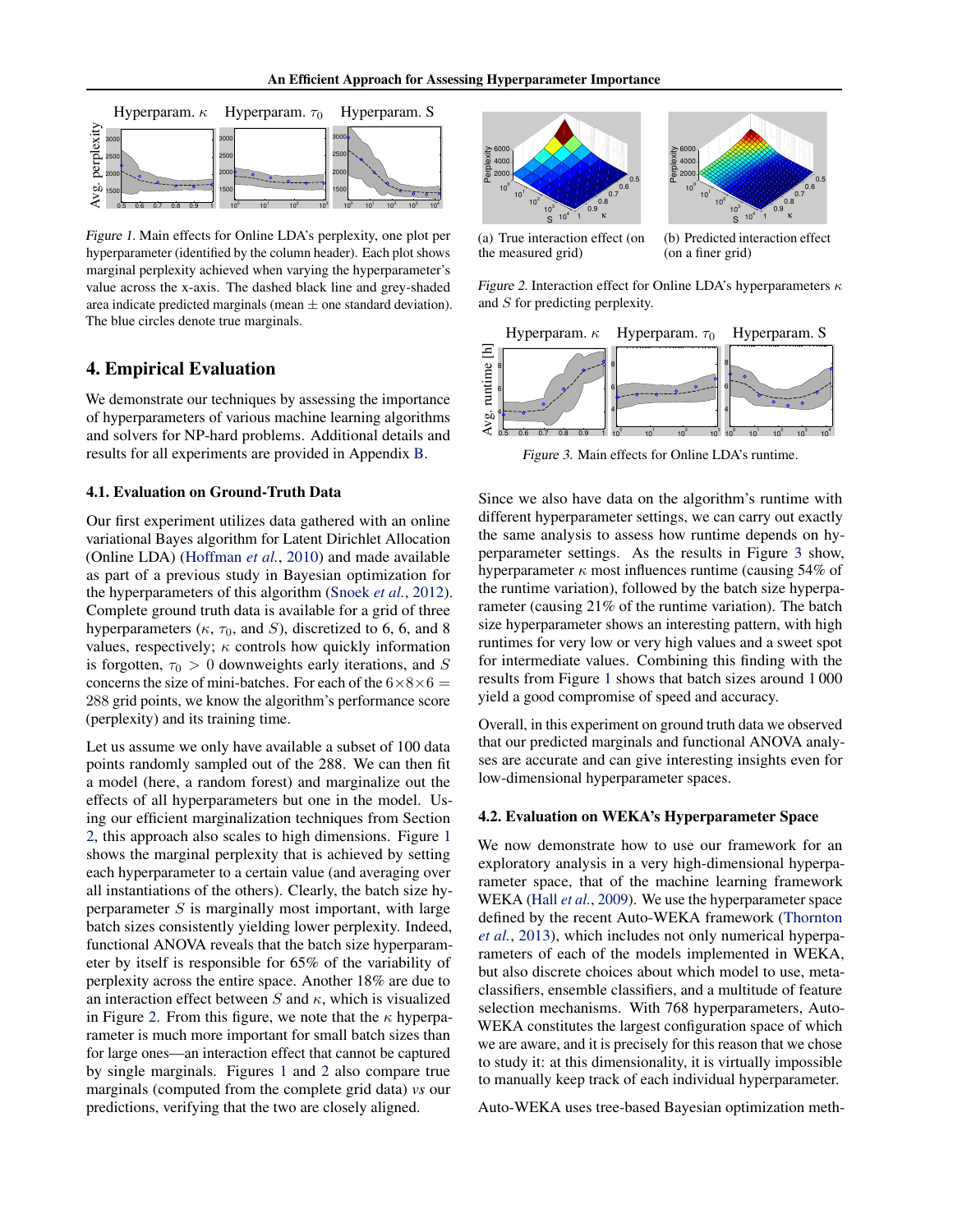An Efficient Approach for Assessing Hyperparameter Importance

<span id="page-6-0"></span>

| <b>Dataset</b>         | ∣# data | $time$   1st | 2nd                                                 | 3rd               |
|------------------------|---------|--------------|-----------------------------------------------------|-------------------|
| YEAST                  | 12823   |              | $187s$   class $(31\%)$ feature-s $(10\%)$          | baseclass $(4\%)$ |
| AMAZON                 | 179     | 3s           | class $(58\%)$ baseclass $(18\%)$ feature-s $(5\%)$ |                   |
| <b>MNIST BASIC</b>     | 129     | 3s           | class (55%) based as $(15\%)$ feature-s (6%)        |                   |
| KDD09-APPENTENCY   682 |         | 7s           | class $(41\%)$ baseclass $(16\%)$ feature-s $(3\%)$ |                   |
| $CIFAR-10$             | 99      | 2s           | class $(53\%)$ baseclass $(23\%)$ feature-s $(4\%)$ |                   |

Table 1. Top 3 most important hyperparameters of Auto-WEKA for each of 5 datasets, based on data from one SMAC run. We also list the number of data points (*i.e.*, (WEKA configuration, performance) pairs) gathered by SMAC, as well as fANOVA's runtime using this data. We give means computed across 25 repetitions (each based on a different SMAC run).

ods, such as TPE [\(Bergstra](#page-8-0) *et al.*, [2011\)](#page-8-0) and SMAC [\(Hutter](#page-8-0) *[et al.](#page-8-0)*, [2011\)](#page-8-0), to search WEKA's joint space of models and hyperparameters. Hyperparameter settings are evaluated by running the respective instantiations of WEKA on one or more cross-validation folds, and the resulting performance values are used to inform a sequential search process. [Thorn](#page-9-0)ton *[et al.](#page-9-0)* [\(2013\)](#page-9-0) made available the performance data for each of 21 datasets gathered by SMAC (the method yielding the best Auto-WEKA performance) during its optimization process.

Table 1 lists a representative subset of those 21 data sets, along with the average number of data points gathered in a single SMAC run for the respective data set. With this data as input, we ran our functional ANOVA approach to identify the three most important hyperparameters for each dataset; we list these in Table 1 along with the fraction of variance explained by them. Not surprisingly, the most important hyperparameter was the model class used. Depending on the dataset, the second-most important hyperparameter concerned either feature selection or the base classifier to be used inside a meta classifier.

Figure 4 shows the marginal performance of each model class in more detail for two representative datasets, revealing that different model classes perform very differently on different data sets. Note that performance, as shown in these plots, is marginalized over all possible instantiations of a given model, giving an advantage to methods that are robust with respect to their hyperparameter settings.

These results demonstrate that our framework can be used out of the box for very high-dimensional hyperparameter spaces with mixed continuous/discrete hyperparameters.

#### 4.3. Evaluation for Combinatorial Problem Solvers

To demonstrate the versatility of our variance decomposition methods, we also applied them to assess hyperparameter importance of seven highly parametric state-of-the-art solvers for prominent combinatorial problems; in particular, we considered ten benchmarks from propositional satisfiability (SAT), mixed integer programming (MIP) and answer set programming (ASP), covering applications in formal verification, industrial process optimization, computational



Figure 4. Main effect of Auto-WEKA's model class hyperparameter for CIFAR-10 (top) and MNIST (bottom).

| Scenario                                           | Main                    | <b>Raw Performance</b><br>Pairwise                                                          | Main                       | Impr. over 25% quant.<br><b>Pairwise</b>                               | Main                       | Impr. over def<br>Pairwise |
|----------------------------------------------------|-------------------------|---------------------------------------------------------------------------------------------|----------------------------|------------------------------------------------------------------------|----------------------------|----------------------------|
| SPEAR-BMC                                          | $88\%$ (2s)             | 4% (112s)                                                                                   | $50\%$ (1s)                | $15\%$ (36s)                                                           | $26\%$ (Os)                | $20\% (23s)$               |
| SPEAR-SWV<br>CRYPTOMINISAT-BMC                     | 76% (6s)<br>$28\%$ (1s) | 8% (348s)<br>$18\% (62s)$                                                                   | $19\%$ (1s)<br>$31\%$ (1s) | $21\%$ (80s)<br>$20\%$ (39s)                                           | 74% (4s)<br>$6\%$ (0s)     | 11% (250s)<br>$11\%$ (5s)  |
| CRYPTOMINISAT-SWV                                  | $37\%$ (4s)             | 33% (182s)                                                                                  | $9\%$ (1s)                 | $19\%$ (44s)                                                           | $24\%$ (2s)                | 35% (70s)                  |
| SPARROW-3SAT1k<br>SPARROW-5SAT500                  | 78% (0s)<br>$65\%$ (0s) | $15\%$ (0s)<br>$28\%$ (0s)                                                                  | 53% (0s)<br>57% (0s)       | $31\%$ (Os)<br>$34\%$ (0s)                                             | $31\%$ (Os)<br>66% (0s)    | $34\%$ (0s)<br>$27\%$ (0s) |
| CAPTAINJACK-3SAT1k<br>CAPTAINJACK-5SAT500 20% (6s) | $42\%$ (9s)             | $9\%$ (1321s)<br>$11\%$ (917s)                                                              | $21\%$ (4s)<br>$18\% (2s)$ | 9% (599s)<br>12% (308s)                                                | $37\%$ (6s)<br>$26\%$ (5s) | $9\%$ (832s)<br>12% (726s) |
| SATENSTEIN-3SAT1k<br>SATENSTEIN-5SAT500            | $45\%$ (6s)<br>33% (9s) | 37% (845s)<br>45% (1155s)                                                                   | $23\% (2s)$<br>$16\%$ (3s) | 27% (296s)<br>32% (379s)                                               | $27\%$ (3s)<br>$22\%$ (5s) | 29% (334s)<br>49% (648s)   |
| <b>CPLEX-RCW</b><br>CPLEX-CORLAT                   | 58% (5s)<br>31% (29s)   | $6\%$ (713s)<br>$7\%$ (4361s)                                                               |                            | $16\%$ (1s) 33\% (199s)<br>16% (10s) 22% (1427s) 30% (22s) 16% (3129s) | $6\%$ (1s)                 | 15% (127s)                 |
| CPLEX-Regions200<br>CPLEX-CLS                      | $61\%$ (68s)            | 19% (10416s) 26% (26s) 33% (3476s) 13% (22s) 27% (2787s)<br>55% (143s) 5% (21502s)          | $2\%$ (43s)                | 4% (5725s)                                                             | $5\%$ (53s)                | 15% (6047s)                |
| CLASP-WeightedSeg<br>CLASP-Riposte                 |                         | 46% (13s) 13% (2368s)<br>39% (103s) 8% (18518s) 10% (68s) 3% (12213s) 15% (82s) 3% (14362s) |                            | $27\%$ (5s) $20\%$ (858s)                                              | $30\%$ (6s)                | 20% (1047s)                |

Table 2. Fractions of variance explained by main effects and pairwise interaction effects, and total time required to compute all of them. Left: effects for explaining raw performance; Middle: effects for explaining improvements over 25% quantile; Right: effects for explaining improvements over the default.

sustainability and database query optimization.

As for hyperparameter optimization, we carried out an experiment with known ground-truth data for optimizing a combinatorial problem solver (SPARROW, on its two benchmarks in Table 2). The results were qualitatively similar to those from Section [4.1](#page-5-0) and are reported in Appendix [B.3.](#page-10-0)

Next, we computed all main and interaction effects for all solver/benchmark combinations we considered; the left third of Table 2 summarizes the results. We note that in all cases, the main effects accounted for a substantial fraction of the overall performance variation (20–88%). Since single hyperparameter effects are easier for humans to understand than complex interaction effects, this is an encouraging finding. These main effects were computed within seconds, meaning that algorithm designers could use our approach interactively. Finally, pairwise interaction effects were also important in several cases, explaining up to 45% of the overall performance variation.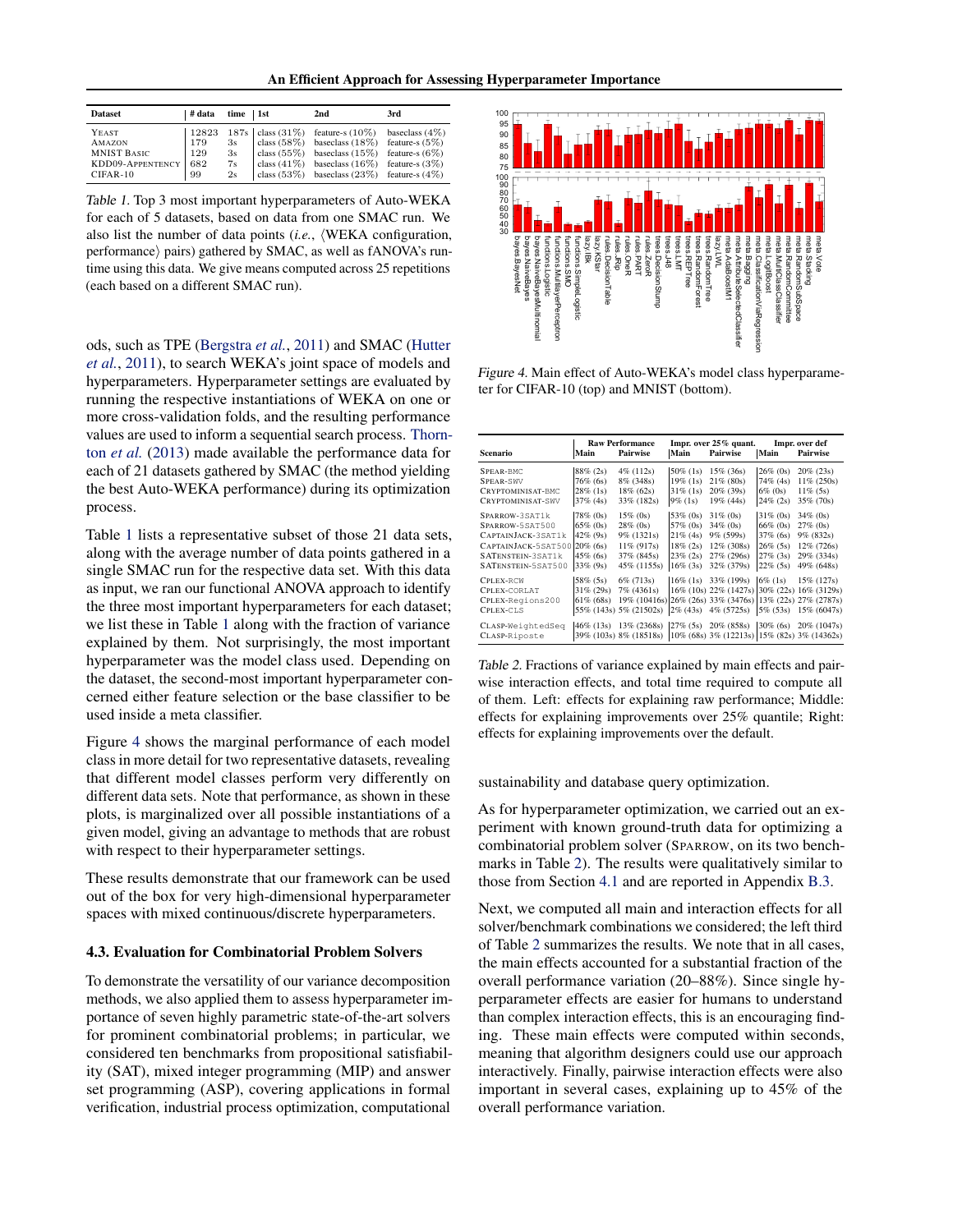

Figure 5. Main effect of SPEAR's variable selection heuristic (with 20 possible values) for two different instance distributions. Left: BMC; right: SWV.

One particularly interesting case in Table [2](#page-6-0) is SPEAR's performance on bounded model checking (BMC) instances. Here, 87% of the variance was explained by a single hyperparameter, SPEAR's variable selection heuristic. Figure 5 (left) shows that several standard activity heuristics (labelled 0,2,3,4,5,6,7) performed well for this dataset, whereas other ad-hoc heuristics performed poorly. In contrast, for SPEAR's performance on software verification (SWV) instances (see Figure 5, right side), one of the heuristics initially suspected to perform poorly turned out to be very effective. Before seeing these results, SPEAR's developer did not have any intuition about which variable selection heuristic would work well for SWV; in particular, he did not know whether selecting variables in the order they were created (option 16, clearly the best choice) or in reverse order (option 17, one of the worst choices) would be preferable (personal communication). Our result helped him realize that the SAT-encoding used in these SWV instances creates important propositional variables first.

Next, we evaluated hyperparameter importance in the "good" parts of the space, as described in Section [3.3.](#page-4-0) We used two alternative notions of good configurations: (1) being in the top 25% in terms of performance, and (2) beating the algorithm default. Table [2](#page-6-0) (middle and right) shows that single marginals still explain a sizable fraction of the variance in this good part of the space, but less than in the entire space. A closer inspection of extreme cases, such as CPLEX-CLS, showed that in these cases, most of the overall variance was explained by one or more hyperparameters that were best left at their defaults. However, for explaining improvements over the default, these hyperparameters were useless, since none of their values achieved such improvements.

## 4.4. Configuration in the Subspace of Important Hyperparameters

We can also use our variance decomposition techniques to identify a *hyperparameter subspace* that captures most of the potential for improvements over a good configuration (e.g., the default or the 25% quantile as in Section [4.3\)](#page-6-0). To verify that, by doing so, we indeed capture the potential for improvement, we compare the results found by running the algorithm configuration SMAC in that subspace and in the full space. We performed this experiment for a neural net-



Figure 6. Configuration results with SMAC on full and reduced hyperparameter spaces.

work (8 hyperparameters; subspace: 3 hyperparameters) and for the mixed integer programming solver CPLEX (76 hyperparameters; subspace: 10 hyperparameters). As the results in Figure 6 illustrate, configuration in the subspace yielded good results and often did so faster than in the full space. Note that these results do *not* imply that we have defined an improved configuration procedure for small configuration budgets: the models we used to identify the important subspaces were fit on data gathered by first running SMAC in the complete space. However, they *do* confirm that our functional ANOVA approach rates as important hyperparameters that capture the potential for improvement.

# 5. Conclusion

In this work, we introduced an efficient approach for assessing the importance of the inputs to a blackbox function, and applied it to quantify the effect of algorithm hyperparameters. We first derived a novel linear-time algorithm for computing marginal predictions over arbitrary input dimensions in random forests and then showed how this algorithm can be used to quantify the importance of main effects and interaction effects through a functional ANOVA framework. We empirically validated our approach on performance data from several well-known machine learning frameworks and from state-of-the-art solvers for several prominent combinatorial problems. We confirmed our predictions using ground truth data and showed how our approach can be used to gain insights into the relevance of hyperparameters. We also demonstrated that performance variability is often largely caused by few hyperparameters that define a subspace to which we can restrict configuration.

The methods introduced in this work offer a principled, scientific way for algorithm designers and users to gain deeper insights into the way in which design choices controlled by hyperparameters affect the overall performance of a given algorithm. In future work, we plan to extend our approach to detect dominated hyperparameter values and interactions between instance characteristics and hyperparameter settings. We also plan to develop configuration procedures that determine important hyperparameters on the fly and exploit this information to speed up the optimization process.

Our implementation, along with a quick start guide showing how to apply it to your own algorithms, is publicly available at <www.automl.org/fanova>.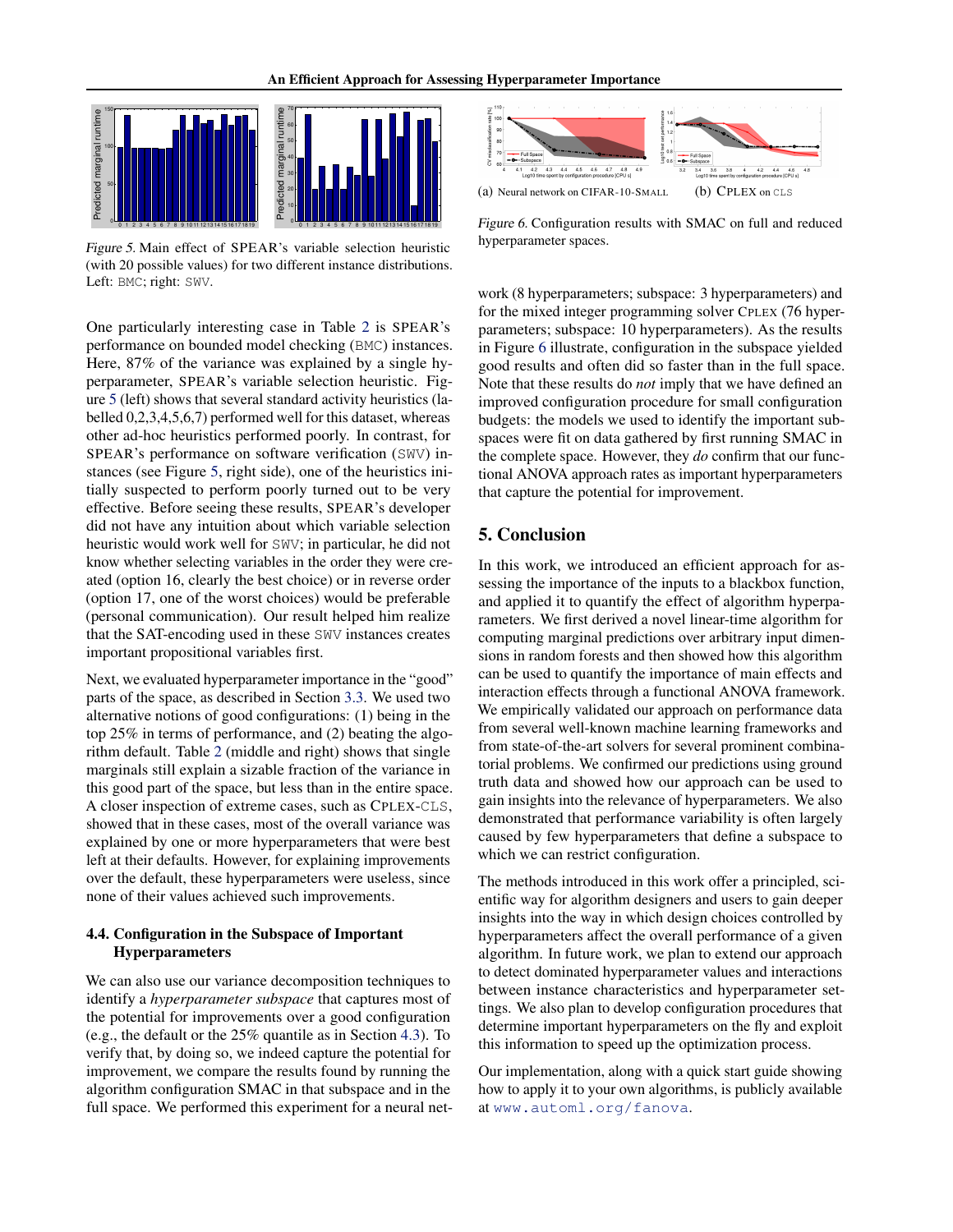# <span id="page-8-0"></span>References

- B. Adenso-Diaz and M. Laguna. Fine-tuning of algorithms using fractional experimental design and local search. *Operations Research*, 54(1):99–114, Jan–Feb 2006.
- K. Ahmadizadeh, B. Dilkina, C.P. Gomes, and A. Sabharwal. An empirical study of optimization for maximizing diffusion in networks. In *Proc. of CP-10*, pages 514–521, 2010.
- C. Ansotegui, M. Sellmann, and K. Tierney. A gender-based genetic algorithm for the automatic configuration of solvers. In *Proc. of CP-09*, pages 142–157, 2009.
- A. Atamtürk and J. C. Muñoz. A study of the lot-sizing polytope. *Mathematical Programming*, 99:443–465, 2004.
- D. Babic and A. J. Hu. Structural abstraction of software verifica- ´ tion conditions. In *Proc. of CAV-07*, pages 366–378, 2007.
- D. Babic and F. Hutter. Spear theorem prover. Solver description, ´ SAT competition, 2007.
- A. Balint, A. Fröhlich, D. A. D. Tompkins, and H. H. Hoos. Sparrow2011. Solver description, SAT competition, 2011.
- R. Bardenet, M. Brendel, B. Kegl, and M. Sebag. Collaborative ´ hyperparameter tuning. In *Proc. of ICML-13*, 2013.
- J. Bergstra and Y. Bengio. Random search for hyper-parameter optimization. *JMLR*, 13:281–305, 2012.
- J. Bergstra, R. Bardenet, Y. Bengio, and B. Kegl. Algorithms for ´ Hyper-Parameter Optimization. In *Proc. of NIPS-11*, 2011.
- J. Bergstra, D. Yamins, and D. D. Cox. Making a science of model search: Hyperparameter optimization in hundreds of dimensions for vision architectures. In *Proc. of ICML-12*, pages 115–123, 2013.
- M. Birattari, Z. Yuan, P. Balaprakash, and T. Stützle. In T. Bartz-Beielstein, M. Chiarandini, L. Paquete, and M. Preuss, editors, *Empirical Methods for the Analysis of Optimization Algorithms*, chapter F-race and iterated F-race: An overview. Springer, 2010.
- L. Breiman. Random forests. *Machine Learning*, 45(1):5–32, 2001.
- E. Brochu, V. M. Cora, and N. de Freitas. A tutorial on Bayesian optimization of expensive cost functions, with application to active user modeling and hierarchical reinforcement learning. Technical Report UBC TR-2009-23 and arXiv:1012.2599v1, Dept. of Computer Science, Univ. of British Columbia, 2009.
- B. Chen, R.M. Castro, and A. Krause. Joint optimization and variable selection of high-dimensional Gaussian processes. In *Proc. of ICML-12*, 2012.
- K. Eggensperger, M. Feurer, F. Hutter, J. Bergstra, J. Snoek, H. Hoos, and K. Leyton-Brown. Towards an empirical foundation for assessing bayesian optimization of hyperparameters. In *NIPS Workshop on Bayesian Optimization in Theory and Practice*, 2013.
- M. Gebser, B. Kaufmann, A. Neumann, and T. Schaub. Conflictdriven answer set solving. In *Proc. of IJCAI-07*, pages 386–392, 2007.
- C.P. Gomes, W. van Hoeve, and A. Sabharwal. Connections in networks: a hybrid approach. In *Proc. of CPAIOR-08*, pages 303–307, 2008.
- R.B. Gramacy, M. Taddy, and S.M. Wild. Variable selection and sensitivity analysis using dynamic trees, with an application to computer code performance tuning. *Ann. Appl. Stat.*, 7(1):51– 80, 2013.
- M. Hall, E. Frank, G. Holmes, B. Pfahringer, P. Reutemann, and I.H. Witten. The WEKA data mining software: an update. *ACM SIGKDD Explorations Newsletter*, 11(1):10–18, 2009.
- G. E. Hinton, S. Osindero, and Y. Teh. A fast learning algorithm for deep belief nets. *Neural Computation*, 18(7), July 2006.
- M. D. Hoffman, D. M. Blei, and F. R. Bach. Online learning for latent Dirichlet allocation. In *Proc. of NIPS-10*, pages 856–864, 2010.
- G. Hooker. Generalized functional ANOVA diagnostics for high dimensional functions of dependent variables. *Journal of Computational and Graphical Statistics*, 16(3), 2007.
- J. Z. Huang. Projection estimation in multiple regression with application to functional anova models. *The Annals of Statistics*, 26(1):242–272, 1998.
- F. Hutter, D. Babic, H. H. Hoos, and A. J. Hu. Boosting verification ´ by automatic tuning of decision procedures. In *Proc. of FMCAD-07*, pages 27–34, 2007.
- F. Hutter, H. H. Hoos, K. Leyton-Brown, and T. Stützle. ParamILS: an automatic algorithm configuration framework. *JAIR*, 36:267– 306, October 2009.
- F. Hutter, H. H. Hoos, and K. Leyton-Brown. Automated configuration of mixed integer programming solvers. In *Proc. of CPAIOR-10*, pages 186–202, 2010.
- F. Hutter, H. H. Hoos, and K. Leyton-Brown. Sequential modelbased optimization for general algorithm configuration. In *Proc. of LION-5*, pages 507–523, 2011.
- F. Hutter, H. Hoos, and K. Leyton-Brown. Bayesian optimization with censored response data. *CoRR*, abs/1310.1947, 2013.
- F. Hutter, H. H. Hoos, and K. Leyton-Brown. Identifying key algorithm parameters and instance features using forward selection. In *Proc. of LION-7*, pages 364–381, 2013.
- F. Hutter, L. Xu, H. H. Hoos, and K. Leyton-Brown. Algorithm runtime prediction: Methods & evaluation. *Artificial Intelligence*, 206(0):79 – 111, 2014.
- IBM Corp. IBM ILOG CPLEX Optimizer. [http:](http://www-01.ibm.com/software/integration/optimization/cplex-optimizer/) [//www-01.ibm.com/software/integration/optimization/](http://www-01.ibm.com/software/integration/optimization/cplex-optimizer/) [cplex-optimizer/](http://www-01.ibm.com/software/integration/optimization/cplex-optimizer/), 2014. Last accessed on January 6, 2014.
- D. R. Jones, M. Schonlau, and W. J. Welch. Efficient global optimization of expensive black box functions. *Journal of Global Optimization*, 13:455–492, 1998.
- A. KhudaBukhsh, L. Xu, H. H. Hoos, and K. Leyton-Brown. SATenstein: Automatically building local search SAT solvers from components. In *Proc. of IJCAI-09*, pages 517–524, 2009.
- Y. LeCun, L. Bottou, Y. Bengio, and P. Haffner. Gradient-based learning applied to document recognition. In S. Haykin and B. Kosko, editors, *Intelligent Signal Processing*, pages 306–351. IEEE Press, 2001.
- K. Leyton-Brown, M. Pearson, and Y. Shoham. Towards a universal test suite for combinatorial auction algorithms. In *Proc. of EC-00*, pages 66–76, 2000.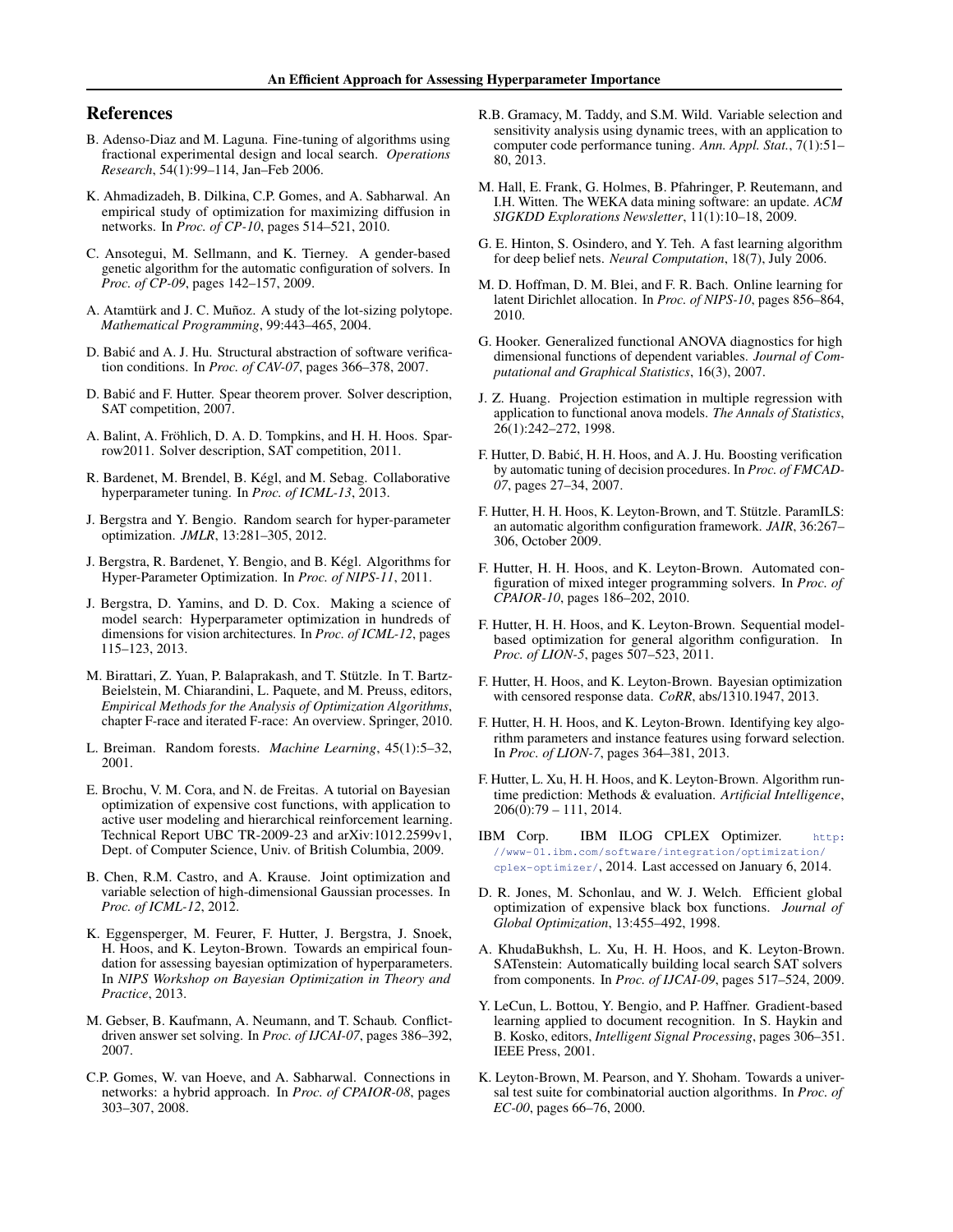- <span id="page-9-0"></span>O. Maron and A. Moore. Hoeffding races: accelerating model selection search for classification and function approximation. In *Proc. of NIPS-94*, pages 59–66, April 1994.
- V. Nannen and A.E. Eiben. Relevance estimation and value calibration of evolutionary algorithm parameters. In *Proc. of IJCAI-07*, pages 975–980, 2007.
- B. Silverthorn, Y. Lierler, and M. Schneider. Surviving solver sensitivity: An ASP practitioner's guide. In *Proc. of ICLP-LIPICS-12*, pages 164–175, 2012.
- J. Snoek, H. Larochelle, and R.P. Adams. Practical Bayesian optimization of machine learning algorithms. In *Proc. of NIPS-12*, pages 2960–2968, 2012.
- I. M. Sobol. Sensitivity estimates for nonlinear mathematical models. *Mathematical Modeling and Computational Experiment*, 1(4):407–414, 1993.
- M. Soos. CryptoMiniSat 2.5.0. Solver description, SAT Race, 2010.
- J. Styles and H. H. Hoos. Ordered racing protocols for automatically configuring algorithms for scaling performance. In *Proc. of GECCO-13*, pages 551–558, 2013.
- C. Thornton, F. Hutter, H. H. Hoos, and K. Leyton-Brown. Auto-WEKA: Combined selection and hyperparameter optimization of classification algorithms. In *Proc. of KDD-13*, pages 847– 855, 2013.
- D. A. D. Tompkins, A. Balint, and H. H. Hoos. Captain Jack: new variable selection heuristics in local search for SAT. In *Proc. of SAT-11*, pages 302–316, 2011.
- M. Vallati, C. Fawcett, A. Gerevini, H. H. Hoos, and A. Saetti. Automatic generation of efficient domain-optimized planners from generic parametrized planners. In *Proc. of SOCS-13*, pages 184–192, 2013.
- P. Vincent, H. Larochelle, I. Lajoie, Y. Bengio, and P. Manzagol. Stacked denoising autoencoders: Learning useful representations in a deep network with a local denoising criterion. *JMLR*, 11:3371–3408, December 2010.
- Z. Wang, M. Zoghi, F. Hutter, D. Matheson, and N. de Freitas. Bayesian optimization in high dimensions via random embeddings. In *Proc. of IJCAI-13*, pages 1778–1784, 2013.
- E. Zarpas. Benchmarking SAT solvers for bounded model checking. In *Proc. of SAT-05*, pages 340–354. Springer Verlag, 2005.

#### A. Proofs

## A.1. Proof of Theorem [6](#page-3-0)

We start the algebraic proof below by reiterating the definition of  $\hat{a}_U(\theta_U)$  from [\(1\)](#page-2-0). To show (7), we plug in the definition of regression trees from [\(3\)](#page-2-0) for  $\hat{y}(\theta)$ . To show (8), we apply the definition of partition  $P_i$  from [\(2\)](#page-2-0) and then group terms for  $j \in U$  and  $j \in T$ , respectively. To show (9) we simply rearrange terms. Finally, to show (10), we exploit that  $\Theta_T^{(i)} \subseteq \Theta_T$  to replace the integral  $\int 1/||\mathbf{\Theta}_T||\cdot\mathbb{I}(\bm{\theta}_T\in \mathbf{\Theta}_T^{(i)})$  $T^{(i)}$ )  $d\theta_T$  by the ratio of partial configurations  $\|\Theta_T^{(i)}\|$  $\left\lfloor {\frac{{\alpha \cdot T}}{{T}}} \right\rfloor \left| {\left/ {\left\| {\Theta_T} \right\|} \right\|}$  that fall into partition *i*.

$$
\hat{a}_U(\boldsymbol{\theta}_U) = \frac{1}{\|\boldsymbol{\Theta}_T\|} \int \hat{y}(\boldsymbol{\theta}_{N|U}) d\boldsymbol{\theta}_T \n= \frac{1}{\|\boldsymbol{\Theta}_T\|} \int \sum_{P_i \in \mathcal{P}} \mathbb{I}(\boldsymbol{\theta}_{N|U} \in P_i) c_i d\boldsymbol{\theta}_T
$$
\n(7)

$$
= \frac{1}{\|\mathbf{\Theta}_T\|} \int \sum_{P_i \in \mathcal{P}} \mathbb{I}(\boldsymbol{\theta}_U \in \mathbf{\Theta}_U^{(i)}) \mathbb{I}(\boldsymbol{\theta}_T \in \mathbf{\Theta}_T^{(i)}) \ c_i \ d\boldsymbol{\theta}_T \quad (8)
$$

$$
= \sum_{P_i \in \mathcal{P}} \mathbb{I}(\boldsymbol{\theta}_U \in \boldsymbol{\Theta}_U^{(i)}) c_i \frac{1}{\|\boldsymbol{\Theta}_T\|} \int \mathbb{I}(\boldsymbol{\theta}_T \in \boldsymbol{\Theta}_T^{(i)}) d\boldsymbol{\theta}_T(9)
$$

$$
= \sum_{P_i \in \mathcal{P}} \frac{\|\mathbf{\Theta}_T^{(i)}\|}{\|\mathbf{\Theta}_T\|} \mathbb{I}(\boldsymbol{\theta}_U \in \mathbf{\Theta}_U^{(i)}) c_i
$$
(10)

 $\Box$ 

#### A.2. Proof of Theorem [7](#page-3-0)

The key idea of the proof is to exploit the fact that, typically, several leaves share the same subdomain of a given hyperparameter. This is because every inner node in the tree only splits one subdomain, leaving all other subdomains unmodified; using pointers to these subdomains thus reduces space complexity. Algorithm [1](#page-3-0) only creates new subdomains in Line [4.](#page-3-0) This line is executed for all  $L - 1$  inner nodes. The sum of the space complexities for the two new sets is in  $O(D)$  since they partition a single hyperparameter's subdomain. Each of the L leaf nodes returns its partition  $\Theta^{(i)}$ as a set of *n* pointers to the sets  $\mathbf{\Theta}_1^{(i)}, \dots, \mathbf{\Theta}_n^{(i)}$ . The space complexity is thus  $O(L \cdot D + L \cdot n)$ .  $\Box$ 

#### A.3. Proof of Corollary [8](#page-3-0)

As a preprocessing step, we run Algorithm [1](#page-3-0) for each of the B trees in the forest to gather the partitionings  $P_1, \ldots, P_B$ . We then compute each marginal based on each tree and average results. By Theorem [6,](#page-3-0) the individual tree marginals are correct, and taking the mean of these marginals is identical to taking the marginals of the mean (since expectation is a linear operation). Time and space complexity for the preprocessing follow directly from Theorem [7.](#page-3-0) Based on a partitioning  $P$  with  $L$  leaves, the time complexity for computing a marginal  $\hat{a}_U(\theta_U)$  via Equation [6](#page-3-0) is  $O(L \cdot n \log D)$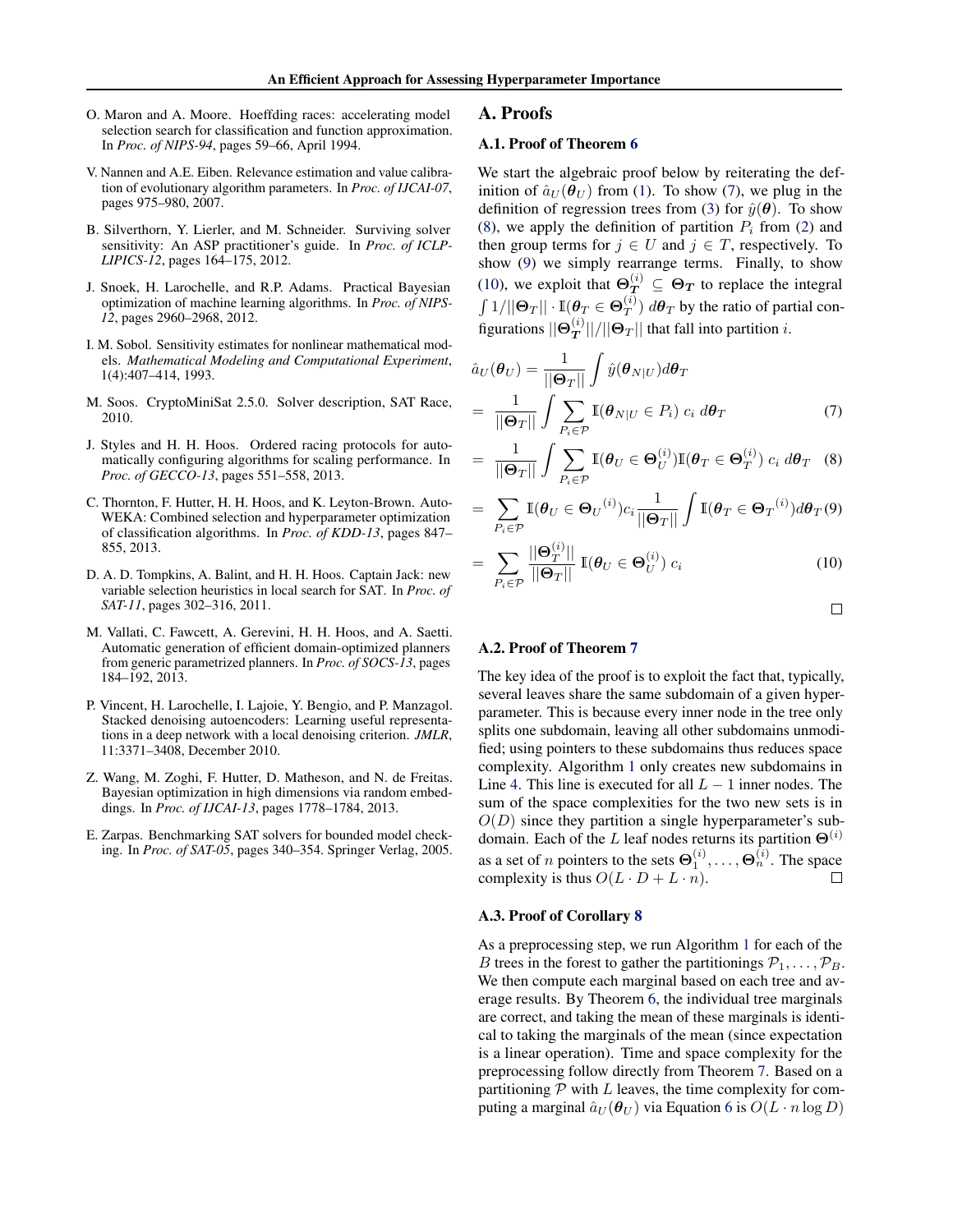<span id="page-10-0"></span>



(a) True interaction effect (on the measured grid)

(b) Predicted interaction effect (on a finer grid)

,

Figure 7. Interaction effect for Online LDA's hyperparameters  $\kappa$ and S for predicting runtime.

since for each of the  $L$  partitions  $i$ , we carry out member set queries  $\theta_j \in \Theta_j^{(i)}$  for up to n categorical hyperparameters, which require  $O(\log D)$  time each (queries for continuous hyperparameters only take time  $O(1)$ ).

# A.4. Proof of Theorem [9](#page-4-0)

Lines [2](#page-4-0) and [3](#page-4-0) of Algorithm [2](#page-4-0) compute V as

$$
\sum_{P_i \in \mathcal{P}} \prod_{j \in N} \frac{||\Theta_j^{(i)}||}{||\Theta_j||} (c_i - \hat{f}_\emptyset)^2
$$

which, by very similar algebra as in the proof of Theorem [6](#page-3-0) equals  $\frac{1}{\|\Theta\|} \int (\hat{y}(\theta) - \hat{f}_{\theta})^2 d\theta$ . The remainder of the algorithm uses simple dynamic programming and our efficient marginal predictions from Theorem [6](#page-3-0) to compute the fractions  $\mathbb{F}_U$  of variance explained by each hyperparameter subset U as  $1/||\mathbf{\Theta}_U|| \cdot \left( \sum_{\bm{\theta}_U \in \mathbf{\Theta}_U} \hat{f}_U(\bm{\theta}_U)^2 \right) / \mathbb{V}$ ; this equals  $1/||\mathbf{\Theta}_U|| \cdot \left(\int \hat{f}_U(\boldsymbol{\theta}_U)^2 d\boldsymbol{\theta}_U\right)/\mathbb{V}$  since all hyperparameters are categorical. The algorithm's time and space complex-ity follow from Theorem [7](#page-3-0) combined with  $\sum_{k=1}^{K} {n \choose k} \cdot D^k$ marginal predictions. Computing  $\sum_{W\subsetneq U} \hat{f}_W(\boldsymbol{\theta}_W)$  takes time  $2^{|U|}$  based on pre-computed values  $\hat{f}_W(\boldsymbol{\theta}_W)$  for  $W \subsetneq$  $U$ .

# B. Additional Experimental Data

#### B.1. Additional plots for the LDA experiment

Figure 7 shows the true and predicted interaction effect between  $\kappa$  and S for the runtime of Online LDA. By in-specting 7(b) in combination with Figure [2\(b\),](#page-5-0) we can identify a sweet spot with both low perplexity and runtime at  $S \approx 1000$  and  $\kappa \approx 0.6$ .

#### B.2. Details on the AutoWEKA experiment

Table [3](#page-11-0) is the full version of Table [1](#page-6-0) in the main paper, listing AutoWEKA's most important hyperparameters for the 21 datasets from [Thornton](#page-9-0) *et al.* [\(2013\)](#page-9-0), as judged by our functional ANOVA approach based on data from one SMAC run.



Figure 8. Main effects of SPARROW's 4 hyperparameters on two problem distributions, one plot per hyperparameter (identified by the column header). Each plot shows the marginal performance achieved when varying the hyperparameter's value across the xaxis. The dashed black line and grey-shaded area indicate predicted marginals (mean  $\pm$  one standard deviation). Blue circles and crosses denote true marginals, with the cross also denoting the default value of each hyperparameter.



Figure 9. Most important interaction effect between 2 SPARROW hyperparameters on 5SAT500. Left: true marginal performance; right: predicted marginal performance.

Table [4](#page-11-0) is the equivalent, but now judged by our functional ANOVA approach based on data from 26 SMAC runs (the same 25 SMAC runs as above and one more; duplicate data points were removed). We note that a smaller fraction of variance is explained by main effects since the additional performance data improves the random forest's ability to describe interaction effects. We also note that with the additional performance data, on many data sets the model identifies WEKA's feature selection mechanism as more important than the base classifier to use in an ensemble approach.

#### B.3. Evaluation on ground truth data for optimizing a combinatorial problem solver

To verify that our models captured the performance variation of combinatorial problem solvers, we first performed an experiment using ground truth data (much like the Online LDA experiment in Section [4.1\)](#page-5-0). For this purpose, we measured the ground truth performance of all 2800 hyperparameter configurations of the SAT solver SPARROW on each of 250 SAT instances for each of two instance distri-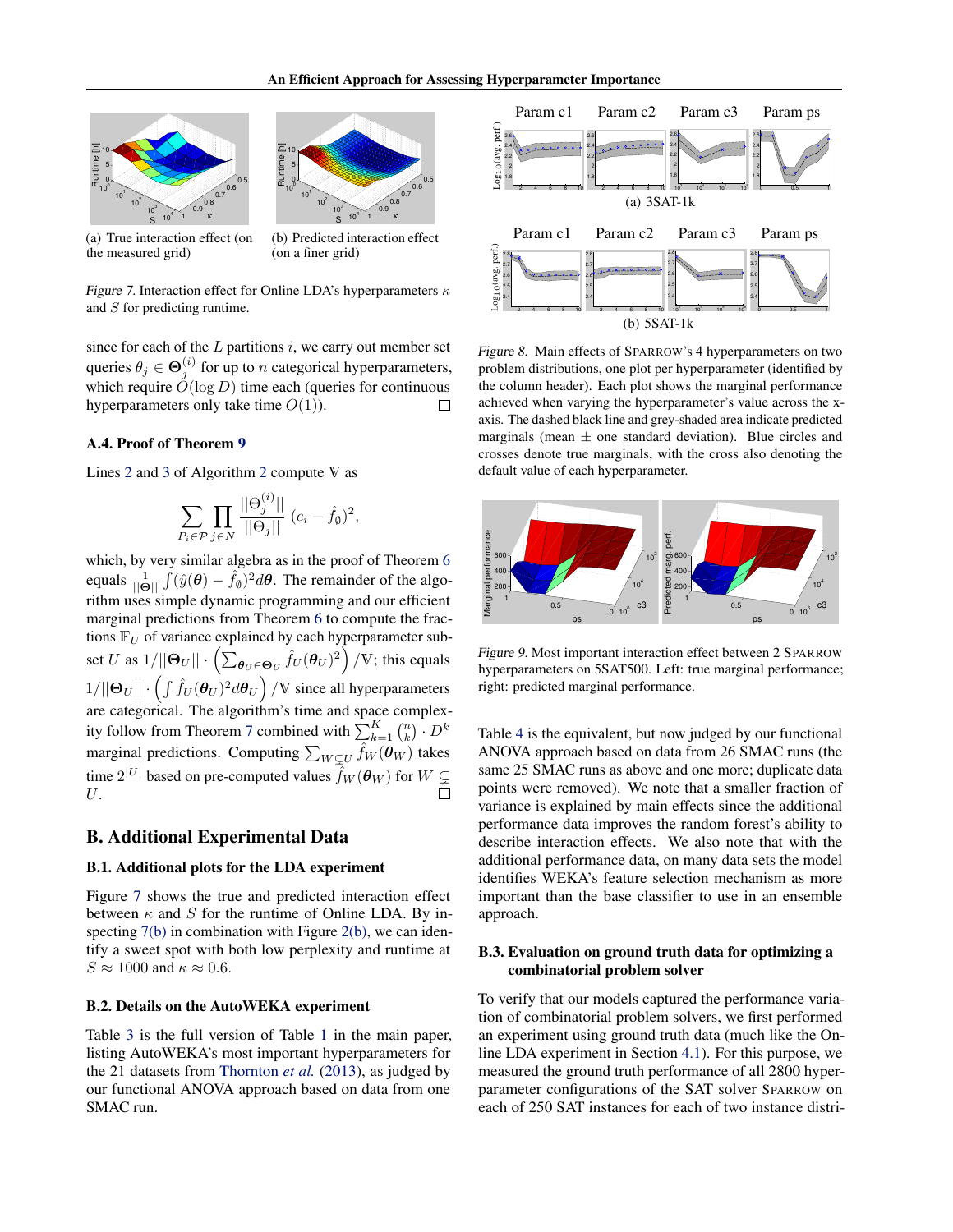An Efficient Approach for Assessing Hyperparameter Importance

<span id="page-11-0"></span>

| <b>Dataset</b>      | # data points    | time           | 1st                     | 2 <sub>nd</sub>             | 3rd                       |
|---------------------|------------------|----------------|-------------------------|-----------------------------|---------------------------|
| <b>DEXTER</b>       | $397 \pm 284$    | $7 \pm 4s$     | class $(53\% \pm 14\%)$ | baseclass $(14\% \pm 9\%)$  | feature-s $(4\% \pm 6\%)$ |
| <b>GERMANCREDIT</b> | $8676 \pm 3154$  | $154 \pm 138s$ | class $(36\% \pm 7\%)$  | baseclass $(7\% \pm 5\%)$   | feature-s $(2\% \pm 1\%)$ |
| <b>DOROTHEA</b>     | $239 \pm 162$    | $3 \pm 2s$     | class $(57\% \pm 12\%)$ | baseclass $(18\% \pm 12\%)$ | feature-s $(3\% \pm 4\%)$ |
| YEAST               | $12823 \pm 5194$ | $187 \pm 69s$  | class $(31\% \pm 3\%)$  | feature-s $(10\% \pm 2\%)$  | baseclass $(4\% \pm 2\%)$ |
| AMAZON              | $179 \pm 154$    | $3 \pm 2s$     | class $(58\% \pm 16\%)$ | baseclass $(18\% \pm 17\%)$ | feature-s $(5\% \pm 4\%)$ |
| <b>SECOM</b>        | $862 \pm 446$    | $9 \pm 5s$     | class $(38\% \pm 16\%)$ | baseclass $(34\% \pm 18\%)$ | feature-s $(1\% \pm 1\%)$ |
| <b>SEMEION</b>      | $1342 \pm 1017$  | $22 \pm 12s$   | class $(43\% \pm 9\%)$  | feature-s $(9\% \pm 3\%)$   | baseclass $(6\% \pm 2\%)$ |
| <b>CAR</b>          | $8500 \pm 4138$  | $134 \pm 76s$  | class $(35\% \pm 3\%)$  | baseclass $(7\% \pm 3\%)$   | feature-s $(4\% \pm 1\%)$ |
| <b>MADELON</b>      | $1768 \pm 1124$  | $29 \pm 15s$   | class $(45\% \pm 12\%)$ | baseclass $(10\% \pm 3\%)$  | feature-s $(3\% \pm 2\%)$ |
| KR-vs-KP            | $5727 \pm 3999$  | $110 \pm 64s$  | class $(32\% \pm 4\%)$  | feature-s $(9\% \pm 2\%)$   | baseclass $(7\% \pm 4\%)$ |
| ABALONE             | $1808 \pm 1019$  | $35 \pm 31s$   | class $(40\% \pm 13\%)$ | baseclass $(8\% \pm 3\%)$   | feature-s $(6\% \pm 4\%)$ |
| <b>WINE QUALITY</b> | $3934 \pm 1834$  | $62 \pm 21s$   | class $(33\% \pm 5\%)$  | baseclass $(9\% \pm 3\%)$   | feature-s $(4\% \pm 2\%)$ |
| <b>WAVEFORM</b>     | $2377 \pm 1494$  | $41 \pm 23s$   | class $(41\% \pm 7\%)$  | feature-s $(11\% \pm 4\%)$  | baseclass $(5\% \pm 2\%)$ |
| <b>GISETTE</b>      | $153 \pm 62$     | $4 \pm 2s$     | class $(61\% \pm 13\%)$ | baseclass $(14\% \pm 8\%)$  | feature-s $(4\% \pm 3\%)$ |
| <b>CONVEX</b>       | $173 \pm 136$    | $5 \pm 4s$     | class $(60\% \pm 17\%)$ | baseclass $(16\% \pm 12\%)$ | feature-s $(5\% \pm 8\%)$ |
| CIFAR-10-SMALL      | $96 \pm 64$      | $2 \pm 1s$     | class $(56\% \pm 14\%)$ | baseclass $(20\% \pm 18\%)$ | feature-s $(5\% \pm 6\%)$ |
| <b>MNIST BASIC</b>  | $129 \pm 62$     | $3 \pm 1s$     | class $(55\% \pm 15\%)$ | baseclass $(15\% \pm 10\%)$ | feature-s $(6\% \pm 5\%)$ |
| ROT. MNIST + BI     | $149 \pm 147$    | $3 \pm 2s$     | class $(57\% \pm 18\%)$ | baseclass $(17\% \pm 15\%)$ | feature-s $(5\% \pm 4\%)$ |
| <b>SHUTTLE</b>      | $743 \pm 366$    | $17 \pm 7s$    | class $(49\% \pm 10\%)$ | baseclass $(10\% \pm 5\%)$  | feature-s $(3\% \pm 2\%)$ |
| KDD09-APPENTENCY    | $682 \pm 404$    | $7 \pm 3s$     | class $(41\% \pm 11\%)$ | baseclass $(16\% \pm 5\%)$  | feature-s $(3\% \pm 3\%)$ |
| $CIFAR-10$          | $99 \pm 55$      | $2 \pm 1s$     | class $(53\% \pm 16\%)$ | baseclass $(23\% \pm 15\%)$ | feature-s $(4\% \pm 4\%)$ |

Table 3. Top 3 most important hyperparameters of Auto-WEKA for each of 21 datasets, based on data from one SMAC run. We also list the number of data points (*i.e.*, (WEKA configuration, performance) pairs) gathered by SMAC, as well as fANOVA's runtime using this data. This is the full version of Table 1 in the main paper. For all entries, we give means and standard deviations computed across 25 repetitions (each based on a different SMAC run).

| <b>Dataset</b>      | # data points | time  | 1st            | 2 <sub>nd</sub>    | 3rd               |
|---------------------|---------------|-------|----------------|--------------------|-------------------|
| <b>DEXTER</b>       | 9954          | 147s  | class $(20\%)$ | feature-s $(7%)$   | feature-e $(3\%)$ |
| <b>GERMANCREDIT</b> | 236128        | 3721s | class $(37%)$  | feature-e $(2\%)$  | feature-s $(2\%)$ |
| <b>DOROTHEA</b>     | 4962          | 66s   | class $(15\%)$ | baseclass $(7\%)$  | feature-e $(6\%)$ |
| YEAST               | 307076        | 6957s | class $(29\%)$ | feature-s $(10\%)$ | feature-e $(2\%)$ |
| <b>AMAZON</b>       | 4245          | 54s   | class $(37%)$  | baseclass $(5\%)$  | feature-s $(3\%)$ |
| <b>SECOM</b>        | 20856         | 173s  | class $(27%)$  | baseclass $(22\%)$ | feature-e $(1\%)$ |
| <b>SEMEION</b>      | 34379         | 557s  | class $(28%)$  | feature-s $(19\%)$ | baseclass $(1\%)$ |
| <b>CAR</b>          | 255959        | 3553s | class $(38\%)$ | feature-s $(4\%)$  | feature-e $(2\%)$ |
| <b>MADELON</b>      | 42256         | 689s  | class $(35\%)$ | feature-s $(3\%)$  | baseclass $(3\%)$ |
| $KR$ - $VS$ - $KP$  | 146444        | 2697s | class $(28%)$  | feature-s $(11\%)$ | baseclass $(2\%)$ |
| <b>ABALONE</b>      | 47205         | 771s  | class $(21\%)$ | feature-s $(7\%)$  | baseclass $(4\%)$ |
| <b>WINE QUALITY</b> | 106260        | 1585s | class $(29\%)$ | baseclass $(4\%)$  | feature-s $(3\%)$ |
| <b>WAVEFORM</b>     | 58917         | 1002s | class $(37%)$  | feature-s $(11\%)$ | baseclass $(1\%)$ |
| <b>GISETTE</b>      | 3585          | 76s   | class $(23%)$  | baseclass $(7%)$   | feature-s $(6\%)$ |
| <b>CONVEX</b>       | 4174          | 99s   | class $(26\%)$ | baseclass $(9\%)$  | feature-s $(2\%)$ |
| CIFAR-10-SMALL      | 2418          | 43s   | class $(26\%)$ | baseclass $(6\%)$  | feature-s $(5\%)$ |
| <b>MNIST BASIC</b>  | 3072          | 67s   | class $(29\%)$ | feature-s $(17%)$  | baseclass $(2\%)$ |
| ROT. MNIST + BI     | 3293          | 50s   | class $(22\%)$ | baseclass $(8\%)$  | feature-s $(5\%)$ |
| <b>SHUTTLE</b>      | 18869         | 413s  | class $(35\%)$ | feature-s $(4\%)$  | feature-e $(2\%)$ |
| KDD09-APPENTENCY    | 16833         | 126s  | class $(18\%)$ | feature-e $(11\%)$ | feature-s $(2\%)$ |
| $CIFAR-10$          | 2593          | 39s   | class $(28\%)$ | feature-s $(3\%)$  | baseclass $(3\%)$ |

Table 4. Top 3 most important hyperparameters of Auto-WEKA for each of 21 datasets, based on combined data from 26 SMAC runs. We also list the combined number of data points gathered by SMAC (*i.e.*,  $\langle$ WEKA configuration, performance $\rangle$  pairs), as well as fANOVA's runtime using this data.

butions (a total of  $2 \times 700000$  algorithm runs), allowing us to compute actual (as opposed to predicted) marginals across its entire configuration space, as well as arbitrary interaction effects. For each of these instance distributions, the input to our functional ANOVA procedure was the union of performance data collected by SMAC runs and random runs as described in Section [B.4](#page-12-0) (about 60 000 algorithm runs for each of the two instance distributions, *i.e.*, less than 10% of the algorithm runs required for the ground truth).

For each of the two instance distributions, Figure [8](#page-10-0) shows true and predicted main effects of SPARROW's 4 hyperparameters. Figure [9](#page-10-0) shows true and predicted marginals for the most important interaction effect on one distribution (explaining 9.7% of the total variance). As the plot shows, large values of SPARROW's smoothing probability ps and small values of the inverse multiplier for variable age  $c3$ are generally preferable, but setting both hyperparameters to their respective limits yields poor performance. Several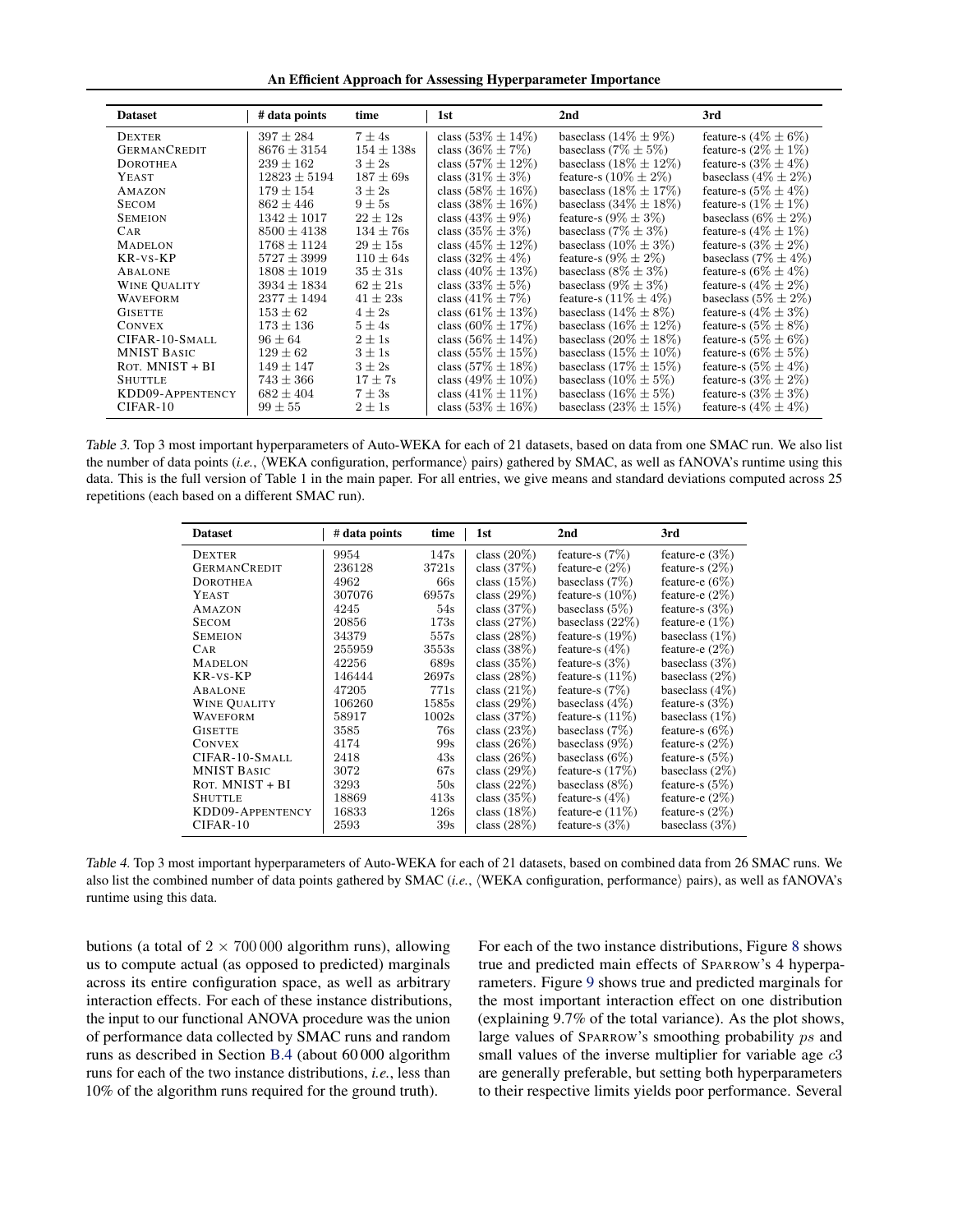<span id="page-12-0"></span>

|            | <b>Problem Algorithm</b> |    | #Params Total #configs Reference |                                                     |
|------------|--------------------------|----|----------------------------------|-----------------------------------------------------|
| <b>SAT</b> | <b>SPEAR 1.2.1</b>       | 26 |                                  | $8.34 \times 10^{17}$ Babić and Hutter (2007)       |
| <b>SAT</b> | CRYPTOMINISAT 2.9.5 36   |    | $5.0 \times 10^{13}$ Soos (2010) |                                                     |
| <b>SAT</b> | <b>SPARROW</b>           | 4  | 2800                             | <b>Balint et al.</b> (2011)                         |
| <b>SAT</b> | <b>CAPTAINJACK</b>       | 33 |                                  | $4.98 \times 10^{30}$ Tompkins <i>et al.</i> (2011) |
| <b>SAT</b> | <b>SATENSTEIN</b>        | 51 |                                  | $1.38 \times 10^{34}$ KhudaBukhsh et al. (2009)     |
| MIP        | <b>CPLEX 12.1</b>        | 76 |                                  | $1.90 \times 10^{47}$ IBM Corp. (2014)              |
| ASP        | $CLASP$ 2.1              | 85 |                                  | $1.42 \times 10^{49}$ Gebser <i>et al.</i> (2007)   |

Table 5. Combinatorial problem solvers and their hyperparameter configuration spaces.

|            | Problem Benchmark Application |                                                       | <b>Reference</b>           |
|------------|-------------------------------|-------------------------------------------------------|----------------------------|
| <b>SAT</b> | BMC:                          | Bounded model checking                                | Zarpas $(2005)$            |
| <b>SAT</b> | SWV                           | Software verification                                 | Babić and Hu (2007)        |
| <b>SAT</b> | 3SAT <sub>1</sub> k           | Unif. random 3-SAT                                    | Tompkins et al. (2011)     |
| <b>SAT</b> | 5SAT500                       | Unif. random 5-SAT                                    | Tompkins et al. (2011)     |
| <b>MIP</b> | <b>RCW</b>                    | Wildlife conservation                                 | Ahmadizadeh et al. (2010)  |
| <b>MIP</b> | <b>CORLAT</b>                 | Wildlife conservation                                 | Gomes et al. (2008)        |
| <b>MIP</b> | Regions200                    | Combinatorial auctions                                | Leyton-Brown et al. (2000) |
| <b>MIP</b> | CLS                           | Capacitated lot-sizing                                | Atamtürk and Muñoz (2004)  |
| ASP        | WeightSeq                     | Database query optimization Silverthorn et al. (2012) |                            |
| ASP        | Riposte                       | Software Verification                                 | Silverthorn et al. (2012)  |

Table 6. Instance distributions.

designers of algorithms for combinatorial problems have remarked that detecting and visualizing important interaction effects in this way dramatically facilitates their task of understanding their algorithm's empirical performance.

## B.4. Details on Experiments with Combinatorial Problem Solvers

We performed experiments with a set of standard algorithm configuration scenarios from the literature. Tables 5 and 6 summarize the solvers and benchmark instance distributions we used in our experiments with combinatorial problems. We used the industrial SAT solvers SPEAR and CRYPTOMIN-ISAT on the SAT-encoded formal verification benchmarks BMC and SWV; the stochastic local search solvers SPARROW, CAPTAINJACK and SATENSTEIN on two uniform random satisfiable k-SAT benchmarks; the industrial MIP solver CPLEX on four distributions from industry and computational sustainability; and the ASP solver CLASP on database query optimization and software verification benchmarks.

These combinations of solvers and benchmarks resulted in the 16 configuration scenarios listed in Table [7.](#page-13-0) For each of these configuration scenarios, we gathered algorithm performance data using 10 independent runs of the configuration procedure SMAC [\(Hutter](#page-8-0) *et al.*, [2011\)](#page-8-0) with adaptive capping [\(Hutter](#page-8-0) *et al.*, [2013a\)](#page-8-0). Table [7](#page-13-0) provides details on these SMAC runs and their performance. Briefly, the ten SMAC runs carried out between 13452 and 454336 solver runs and resulted in speedups between 1.02 and 857 times compared to the solvers' default configurations. Table [7](#page-13-0) provides details for the solver/benchmark combinations and on the result of configuration with SMAC. The speedups in penalized average runtime obtained by SMAC range between a factor of 1.02 (CRYPTOMINISAT-BMC) and 857 (SATENSTEIN-5SAT500).

Bayesian optimization methods like SMAC focus their efforts on high-performance regions and do not much explore poor regions of the hyperparameter space. Using adaptive capping also results in many right-censored runs for which only a (relatively small) upper bound on algorithm runtime is available. Thus, from this data alone it is hard to achieve realistic runtime predictions for poor configurations. In order to nevertheless achieve some global coverage, following [Hutter](#page-8-0) *et al.* [\(2013b\)](#page-8-0), we also added 10000 random solver runs (each using one random configuration and one random instance). While in the main paper we used models trained on the union of the SMAC runs and the 10000 random runs, in Table [8](#page-14-0) and [9,](#page-14-0) we report equivalent results for models trained only on data from either source, with quite similar results as in the main paper.

#### B.5. Details on Subspace Configuration Experiments

We performed subspace configuration experiments for both a machine learning algorithm (a neural network) and a combinatorial problem solver (CPLEX). For the former, we used the neural network implementation of WEKA (which has 8 hyperparameters) and several datasets taken from Auto-WEKA [\(Thornton](#page-9-0) *et al.*, [2013\)](#page-9-0). For each dataset, we executed 10 SMAC runs for one day to optimize the neural network's hyperparameters, using Auto-WEKA's standard of cutting off unsuccessful algorithm runs after one hour of CPU time or if it used more than 2 GB of RAM. For each dataset, we then used the union of the logged performed data from these 10 SMAC runs as an input to functional ANOVA to determine the three neural network hyperparameters with the largest main effect for the dataset (using "improvement over the 25% quantile" as described in the main paper). We then ran another 10 SMAC runs in this hyperparameter subspace that were otherwise identical to the 10 SMAC runs in the full space. As Figure [10](#page-13-0) illustrates, the subspace configuration experiments often found very good configurations and made progress faster than configuration in the full space. Only in one case (MNIST) they did not find as good a configuration as a search in the full space.

To assess the true importance of the selected hyperparameters for the combinatorial problem solver CPLEX, we used not only SMAC but also another state-of-the-art configuration procedure, ParamILS [\(Hutter](#page-8-0) *et al.*, [2009\)](#page-8-0). As input data to functional ANOVA, we used the union of SMAC runs and random runs as described in Section B.4. We selected the 10 CPLEX hyperparameters (out of 76) with the largest main effects (using "improvement over the 25% quantile" as described in the main paper) and executed another 10 runs of both ParamILS and SMAC on the resulting subspace. As shown in Figure [11,](#page-13-0) both SMAC and ParamILS found good configurations in the reduced CPLEX spaces. Their initial progress was faster in the subspace than in the full space while for longer configuration budgets also optimizing less important hyperparameters yielded further progress.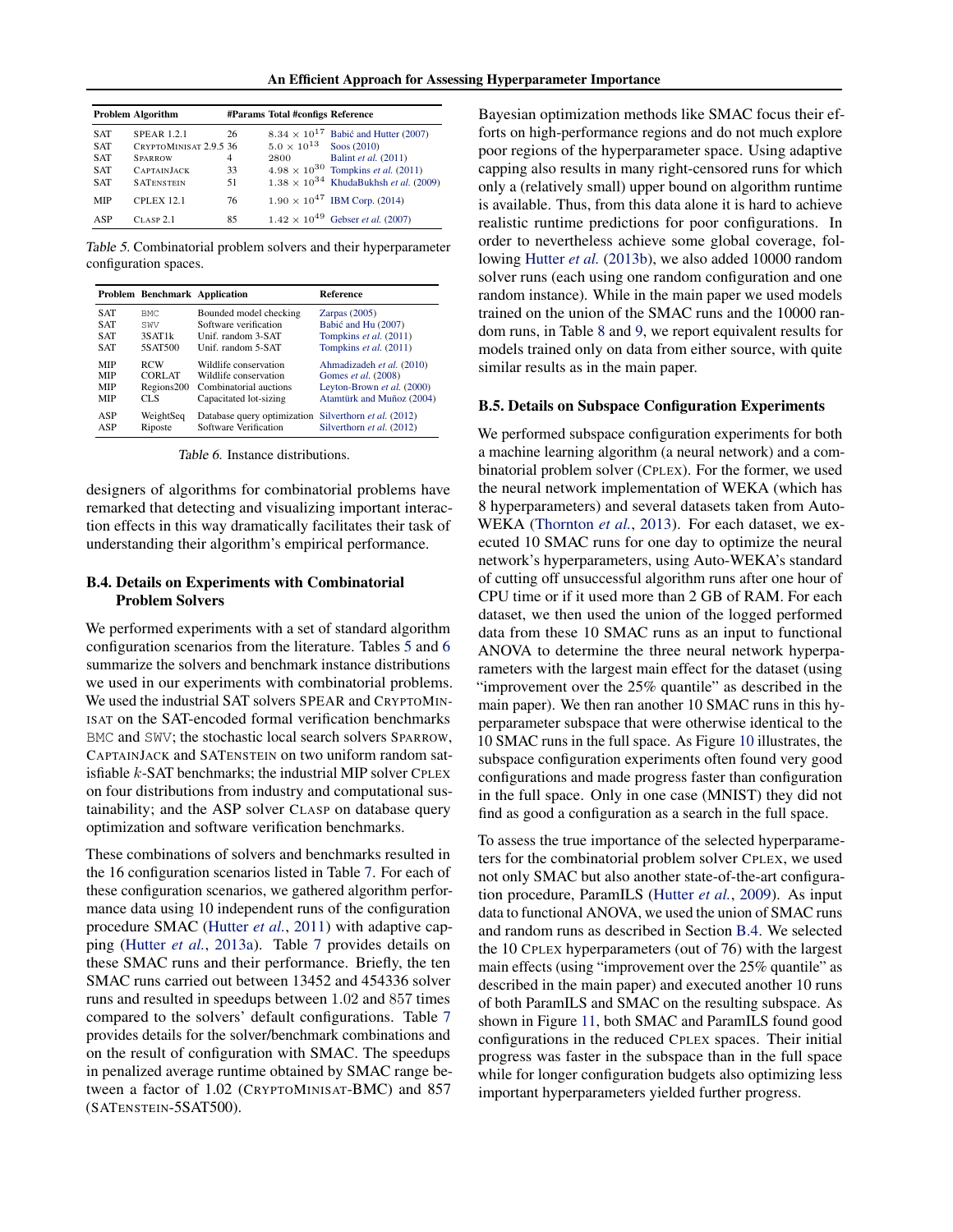<span id="page-13-0"></span>

| <b>Scenario</b>     | Captime per<br>algorithm run | Configuration<br>budget |                   |      | Penalized avg. runtime<br>Default SMAC Speedup factor | <b>#Runs executed</b><br>by $10\times$ SMAC |
|---------------------|------------------------------|-------------------------|-------------------|------|-------------------------------------------------------|---------------------------------------------|
| SPEAR-BMC           | 300s                         | 4 days                  | 928s              | 864s | $10.7\times$                                          | 44 964                                      |
| SPEAR-SWV           | 300s                         | 1 day                   | 559s              | 1s   | $559\times$                                           | 442 238                                     |
| CRYPTOMINISAT-BMC   | 300s                         | 4 days                  | 761 <sub>s</sub>  | 747s | $1.02\times$                                          | 42.511                                      |
| CRYPTOMINISAT-SWV   | 300s                         | 1 day                   | 5s                | 2s   | $2.5\times$                                           | 244 845                                     |
| SPARROW-3SAT1k      | 600s                         | 1 day                   | 162s              | 80s  | $2.0\times$                                           | 50 548                                      |
| SPARROW-5SAT500     | 600s                         | 1 day                   | 5978s             | 16s  | $374\times$                                           | 43 240                                      |
| CAPTAINJACK-3SAT1k  | 600s                         | 1 day                   | 3269 <sub>s</sub> | 108s | $30\times$                                            | 38799                                       |
| CAPTAINJACK-5SAT500 | 600s                         | 1 day                   | 6000s             | 23s  | $261\times$                                           | 13452                                       |
| SATENSTEIN-3SAT1k   | 600s                         | 1 day                   | 609s              | 56s  | $11\times$                                            | 45665                                       |
| SATENSTEIN-5SAT500  | 600s                         | 1 day                   | 6000s             | 7s   | $857\times$                                           | 105 272                                     |
| CPLEX-RCW           | 10 000s                      | 4 days                  | 171s              | 92s  | $1.9\times$                                           | 28980                                       |
| CPLEX-CORLAT        | 10 000s                      | 4 days                  | 815s              | 6s   | $136\times$                                           | 269 611                                     |
| CPLEX-Regions200    | 10 000s                      | 4 days                  | 28s               | 5s   | $5.6\times$                                           | 382823                                      |
| CPLEX-CLS           | 10 000s                      | 4 days                  | 24s               | 5s   | $4.8\times$                                           | 345 688                                     |
| CLASP-WeightedSeg   | 900s                         | 4 days                  | 2981s             | 831s | $3.6\times$                                           | 25822                                       |
| CLASP-Riposte       | 300s                         | 1 day                   | 38s               | 1s   | $38\times$                                            | 454 336                                     |

Table 7. Details on the SMAC runs on all solver/benchmark combinations. Captime denotes the time after which a single algorithm run is terminated if not successful yet; configuration budget is the CPU time allocated to each SMAC run; penalized average runtime of the default configuration and configurations found by SMAC is the average runtime, counting runs timed-out at the captime  $\kappa_{max}$  as  $10 \times \kappa_{max}$ .



Figure 10. Algorithm configuration with SMAC for the full and reduced parameter configuration spaces of the WEKA implementation of neural networks for 4 of the AutoWEKA datasets. The subcaptions give the number of runs gathered in the 10 independent SMAC runs on the dataset, which were used as input to the functional approach for identifying the important subspace. The runtime of functional ANOVA was below one second in each case.



Figure 11. Algorithm configuration results for ParamILS and SMAC on full and reduced parameter configuration spaces of CPLEX.